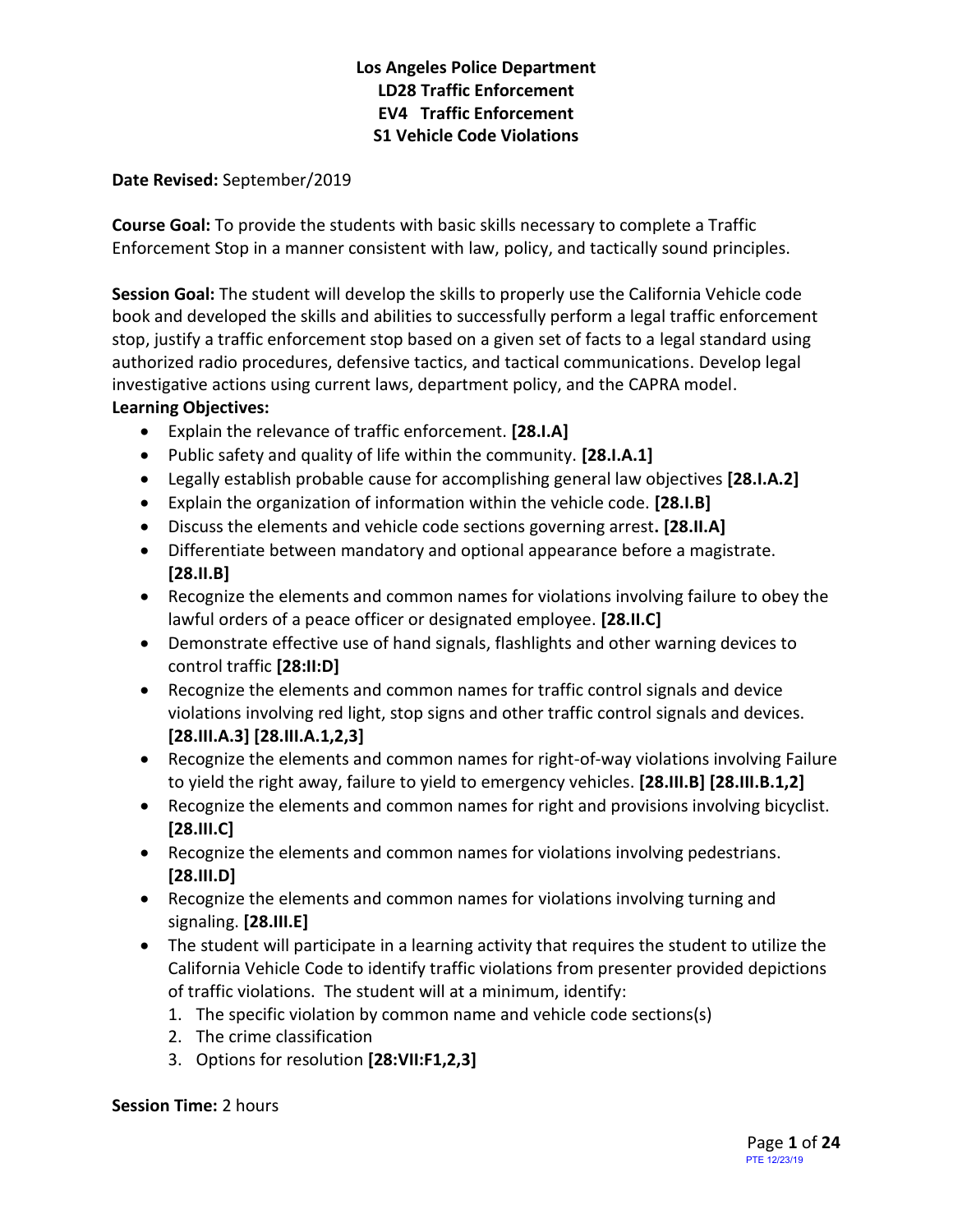#### **Resources:**

- Class room with tables, whiteboard, and dry erase markers.
- Laptop with media software developed for this module.
- [Learning Domain](file:///I:/LD%20book_28_V-6.1.pdf) 28, California vehicle code book.
- LAPD Citation Cheater
- Blank Traffic Citations

**Session Summary**: The class will develop the skills to properly use the California Vehicle code book, identify violations and justify a traffic enforcement stop based on a given set of facts observed. Develop legal investigative actions using current laws, department policy, and the CAPRA model.

|           | <b>Outline</b>                                                                                                                                                          | <b>Instructor Notes</b>                                                                                                                                                   |  |
|-----------|-------------------------------------------------------------------------------------------------------------------------------------------------------------------------|---------------------------------------------------------------------------------------------------------------------------------------------------------------------------|--|
| I.        | Relevance of Vehicle Code                                                                                                                                               |                                                                                                                                                                           |  |
| А.        | Effective enforcement of traffic laws results                                                                                                                           | $[28.1.A]$                                                                                                                                                                |  |
|           | in:                                                                                                                                                                     | Lecture: Relevance of Traffic Enforcement                                                                                                                                 |  |
|           | 1.<br>An opportunity to build positive                                                                                                                                  |                                                                                                                                                                           |  |
|           | contacts with the public.                                                                                                                                               | Ask: What are the positive effects of traffic                                                                                                                             |  |
|           | The reduction of collision rates,<br>2.                                                                                                                                 | enforcement?                                                                                                                                                              |  |
|           | saving lives, and reducing economic                                                                                                                                     |                                                                                                                                                                           |  |
|           | loss.                                                                                                                                                                   | [28.1.A.1]                                                                                                                                                                |  |
|           | 3. A reduction of crime rates in general.                                                                                                                               |                                                                                                                                                                           |  |
|           | Encouraging voluntary compliance<br>4.<br>with the law.                                                                                                                 | Ask: What is the public's attitude towards traffic<br>enforcement?                                                                                                        |  |
|           | Providing peace officers with<br>5.<br>probable cause to conduct<br>enforcement stops which may lead<br>to the discovery of additional traffic<br>or criminal offenses. | Traffic enforcement should be a low law<br>$\bullet$<br>enforcement priority.<br>Some get upset for being stopped.<br>Officers should be getting the "Real<br>criminals." |  |
| <b>B.</b> | The California Vehicle Code is an                                                                                                                                       | [28.1.A.2]                                                                                                                                                                |  |
|           | indispensable tool in proactive law                                                                                                                                     | Lecture: Establish Probable Cause                                                                                                                                         |  |
|           | enforcement. In addition, knowing the                                                                                                                                   |                                                                                                                                                                           |  |
|           | vehicle code gives the peace officer the                                                                                                                                | Note: The importance of knowing the vehicle                                                                                                                               |  |
|           | ability to stop, detain, and investigate                                                                                                                                | code book and how it can help officers to                                                                                                                                 |  |
|           | additional criminal activity.                                                                                                                                           | investigate possible criminal activity (Pretext                                                                                                                           |  |
| C.        | Peace officer's role, 3 "E's" of traffic.                                                                                                                               | traffic stop.)                                                                                                                                                            |  |
|           | 1. Education (e.g., educate the public                                                                                                                                  |                                                                                                                                                                           |  |
|           | regarding traffic laws).<br>Enforcement (e.g., enforce traffic<br>2.<br>laws, control traffic).                                                                         |                                                                                                                                                                           |  |
|           | Engineering (e.g., submit requests or<br>3.<br>suggestions to improve traffic safety                                                                                    |                                                                                                                                                                           |  |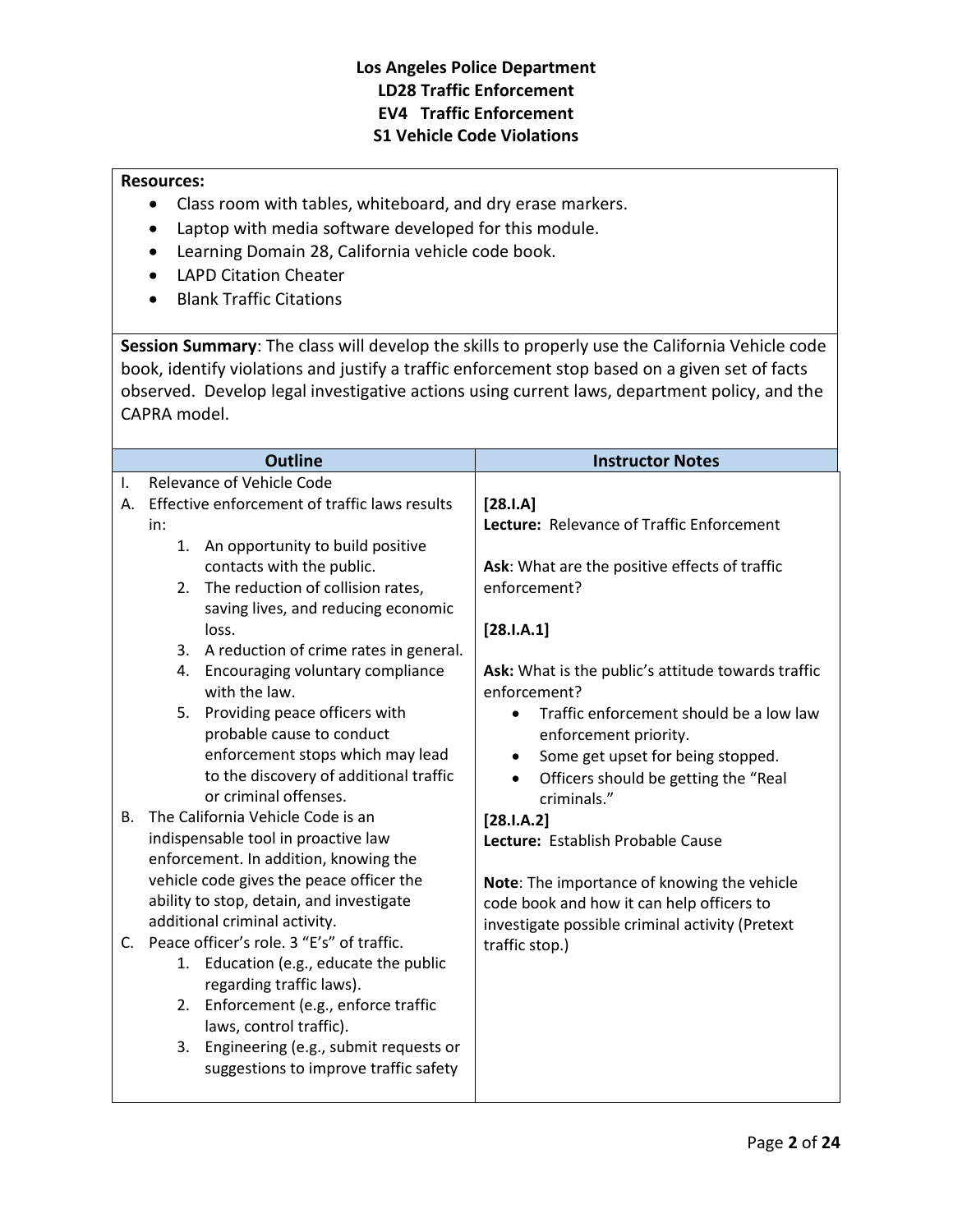| by engineering or environmental                                         |                                                                                                        |
|-------------------------------------------------------------------------|--------------------------------------------------------------------------------------------------------|
| design).                                                                | $[28.I.B]$                                                                                             |
| Vehicle Code Structure<br>Ш.                                            | Lecture: Vehicle Code Structure                                                                        |
| A. Statutes in the Vehicle Code fall within                             |                                                                                                        |
| four categories. Only punitive sections and<br>subsections are citable. |                                                                                                        |
| 1. Definitive-defines, limits, or                                       |                                                                                                        |
| explains the meaning of words or                                        |                                                                                                        |
| phrases, not citable                                                    |                                                                                                        |
| 2. Procedural-provide rules by which                                    |                                                                                                        |
| legal actions are conducted, not                                        |                                                                                                        |
| citable                                                                 |                                                                                                        |
| 3. Authoritative-grants authority to                                    |                                                                                                        |
| individuals, not citable                                                |                                                                                                        |
| 4. Punitive-requires or prohibits                                       |                                                                                                        |
| certain actions, identifies cites and                                   |                                                                                                        |
| arrests                                                                 |                                                                                                        |
| B. Vehicle Code Aids                                                    |                                                                                                        |
| 1. Table of Contents                                                    |                                                                                                        |
| Index<br>2.                                                             |                                                                                                        |
| Appendices<br>3.                                                        |                                                                                                        |
| III. Governing Arrests                                                  |                                                                                                        |
| A peace officer may arrest a person who has<br>А.                       | $[28.11.A]$                                                                                            |
| committed specified offenses contained                                  | Lecture: Governing Arrests                                                                             |
| within the California Vehicle Code.                                     |                                                                                                        |
| 1. Arrest without a warrant for DUI                                     |                                                                                                        |
| (Vehicle Code Section 40300.5)                                          |                                                                                                        |
| Driving while under the influence<br>а.<br>of alcoholic beverage of any | Note: This is an exception to the general rule that<br>a misdemeanor violation must occur in the peace |
| drug, or under the combined                                             | officer's presence.                                                                                    |
| influence of an alcoholic                                               |                                                                                                        |
| beverage and any drug when any                                          |                                                                                                        |
| of the following exists: The                                            |                                                                                                        |
| person is involved in a traffic                                         |                                                                                                        |
| collision. The person is observed                                       |                                                                                                        |
| in or about a vehicle that is                                           |                                                                                                        |
| obstructing a roadway. The                                              |                                                                                                        |
| person will not be apprehended                                          | Note: There is no requirement that the peace                                                           |
| unless immediately arrested. The                                        | officer be present at the time of the offense, but                                                     |
| person may cause injury to                                              | the peace officer must have probable cause to                                                          |
| himself or herself or damage                                            | believe the person committed the offense of                                                            |
| property unless immediately                                             | driving under the influence.                                                                           |
| arrested. The person may                                                |                                                                                                        |
| destroy or conceal evidence of                                          |                                                                                                        |
|                                                                         |                                                                                                        |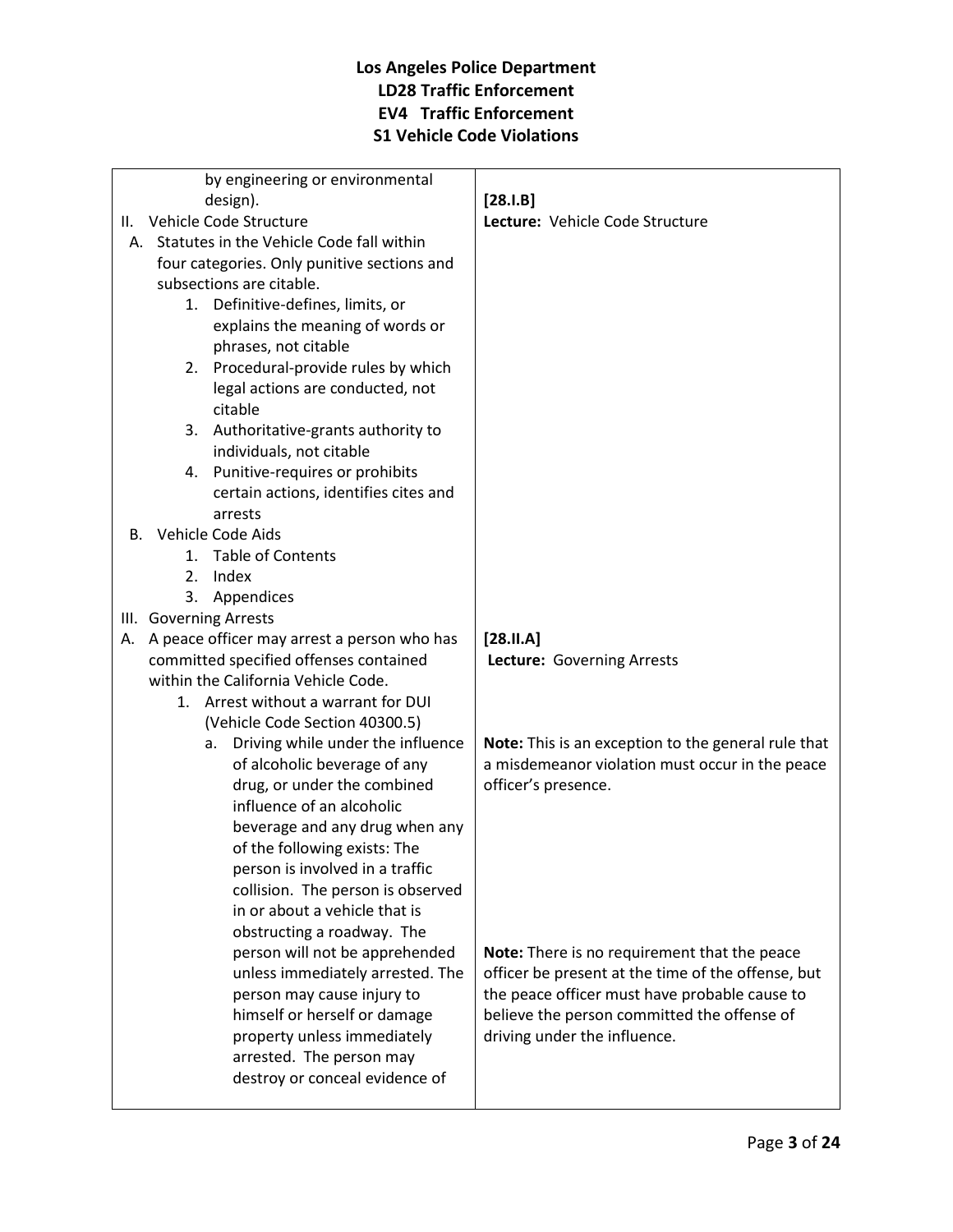the crime unless immediately arrested.

- 2. Time/ location of a DUI arrest following an accident (Vehicle Code Section 40300.6)
	- a. An arrest without a warrant to be made within a reasonable time and distance from the scene of a traffic accident.
- IV. Mandatory vs. Optional Appearance
- A. Appearance before a magistrate is mandatory if a person has been arrested for a non-felony Vehicle Code violation and when a person:
	- 1. fails to present both his or her driver's license or other satisfactory evidence of his or her identity and an unobstructed view of his or her full face for examination
	- 2. refuses to give a written promise to appear in court
	- 3. demands an immediate appearance before a magistrate
	- 4. is charged with violating Vehicle Code Section 23152 (DUI)
- B. There are many Vehicle Code violations where an appearance before a magistrate is *optional*.
	- 1. Under such circumstances, the arresting peace officer may give the person a notice to appear, or take the person before the magistrate (i.e., arrest).
- V. Lawful Orders and Manage Traffic
- A. Drivers and pedestrians are required to obey the lawful orders of a peace officer who is enforcing the traffic laws
- B. Compliance with Peace Officer orders
	- 1. Vehicle Code Section 2800(a) states that it is unlawful to: willfully fail or refuse to comply with any lawful order, signal, or direction of any peace officer who is in uniform and performing duties under any provision of the Vehicle Code.

### **[28.II.B] Lecture**: Mandatory vs. Optional Appearance

**Note:** The arresting officer is not required to take the person without unnecessary delay before a magistrate, the arrested person shall, in the judgment of the arresting officer, either to be given a 21 day notice to appear as herein provided or to take without unnecessary delay before a magistrate within the county in which the offense charged is alleged to have been.

**Note:** See page 2-5 in LD28 workbook for Vehicle Code violations.

**[28.II.C] Lecture:** Lawful Orders

**Note:** Drivers and pedestrians are required to obey the lawful orders of a peace officer who is enforcing the traffic laws.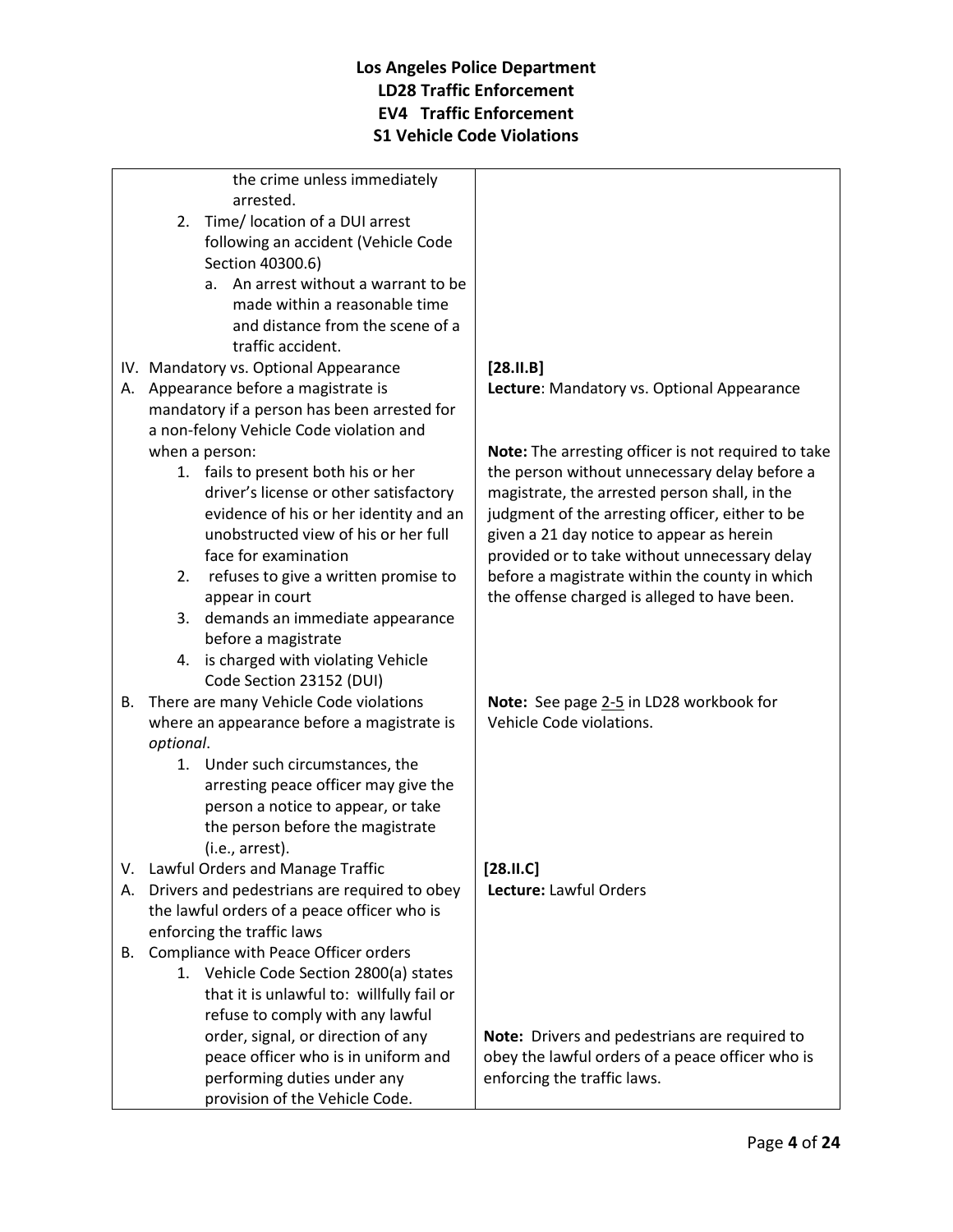|    | 2. Evading a peace officer                                       |                                                   |
|----|------------------------------------------------------------------|---------------------------------------------------|
|    | 3. Peace officer controlled traffic                              | Note: Violation of this section is a misdemeanor. |
|    | management                                                       |                                                   |
|    | VI. Hand Signals                                                 | $[28.11.D]$                                       |
|    | A. When using hand signals to control or                         | Lecture: Hand Signals, Flashlights and other      |
|    | manage traffic, a peace officer should always                    | <b>Warning Devices</b>                            |
|    | remember to: make eye contact with the                           |                                                   |
|    | driver, and give only one direction at a time                    |                                                   |
|    | B. Whistle                                                       |                                                   |
|    | 1. can be used in conjunction with hand                          |                                                   |
|    | signals                                                          |                                                   |
| C. | <b>Voice Commands</b>                                            |                                                   |
|    | 1. seldom used in directing traffic flow                         |                                                   |
|    | 2. Verbal orders not understood                                  |                                                   |
|    | D. Flashlight                                                    |                                                   |
|    | 1. used to direct traffic in an emergency                        |                                                   |
|    | at night                                                         |                                                   |
|    | E. Flares                                                        |                                                   |
|    | warn oncoming traffic in situations<br>1.                        |                                                   |
|    | where hazards                                                    |                                                   |
|    | 2. in a traffic lane (night or day time)                         |                                                   |
|    | Hazards near flammable spill<br>3.                               |                                                   |
| F. | Barricade                                                        |                                                   |
|    | G. Emergency lights from patrol car                              |                                                   |
|    | VII. Traffic Control Signal and Devices                          |                                                   |
| А. | 21461(a) VC: It is unlawful for a driver to fail                 | [28.111.A]                                        |
|    | to obey any: Sign. Signal device.                                | Lecture: Traffic Control Signal and Devices       |
|    | 1. This statute may be used by peace                             |                                                   |
|    | officers when there is not a more                                |                                                   |
|    | specific section available.                                      |                                                   |
|    | 2. This section of the Vehicle Code does                         |                                                   |
|    | not apply to parking violations.                                 |                                                   |
| В. | Other related sections                                           | Ask: What are the major primary causes of traffic |
|    | 21461.5 VC: Unlawful for pedestrians                             | collisions?                                       |
|    | to fail to obey any official traffic                             | Right of Way                                      |
|    | control sign or signal.                                          | Speed                                             |
|    | 2. 22101(d) VC: Unlawful for any driver                          | Traffic Control (Not obeying traffic signs)       |
|    | to disobey traffic control devices                               | Driving Under-the-influence                       |
|    | regulating or prohibiting turning<br>movements at intersections. | Pedestrian (J-Walk, on road, walking on           |
|    | C. Control devices and signals                                   | red light)                                        |
|    |                                                                  |                                                   |
|    |                                                                  |                                                   |
|    | 1. 21453(a) VC: Red Signal Light                                 | [28.111. A.1]                                     |
|    | (Steady circular red light). Requires<br>driver to:              | Lecture: Red Signal Lights                        |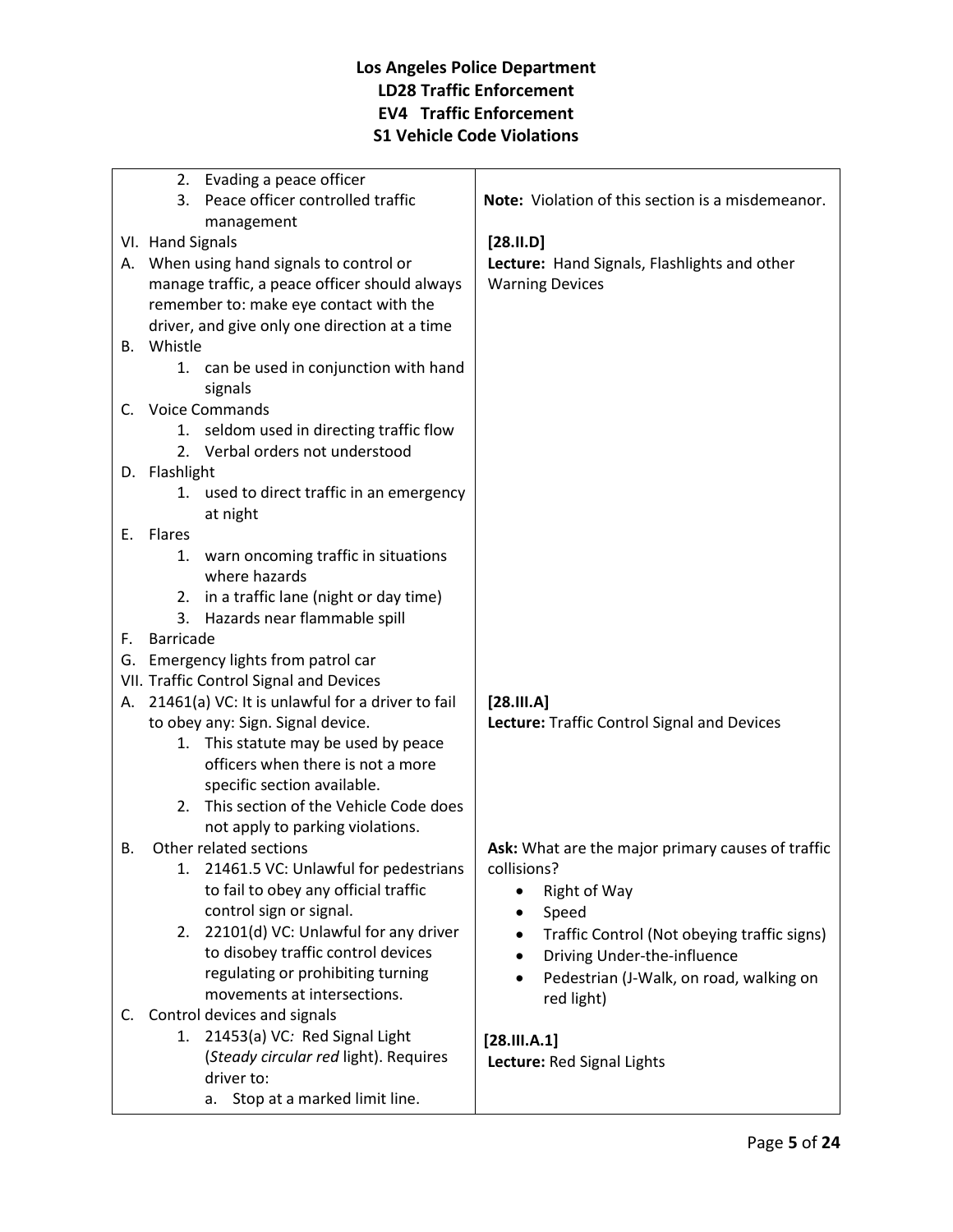|    |    | b. If there is no limit line, stop      |                                                   |
|----|----|-----------------------------------------|---------------------------------------------------|
|    |    | before entering the near                |                                                   |
|    |    | crosswalk.                              | Note: Officers shall give special attention to    |
|    |    | c. Remain stopped until the light       | these violations to reduce the number of fatal    |
|    |    | has changed and it is safe to           | and injury collisions in the City of Los Angeles. |
|    |    | proceed.                                |                                                   |
|    | 2. | 21453(b) VC: Red Signal light top and   |                                                   |
|    |    | yield before:                           |                                                   |
|    |    | a. Turn right.                          |                                                   |
|    |    | b. Turn left from a one-way street      |                                                   |
|    |    | onto a one-way street.                  |                                                   |
|    |    | c. Unless there is a sign prohibiting   |                                                   |
|    |    | such movement.                          |                                                   |
|    | 3. | 21453(c) VC: Red Arrows Requires        |                                                   |
|    |    | driver to:                              |                                                   |
|    |    | Stop at a marked limit line.<br>а.      |                                                   |
|    |    | b. If there is no limit line, stop      |                                                   |
|    |    | before entering the crosswalk.          |                                                   |
|    |    | If there is no crosswalk, stop<br>c.    |                                                   |
|    |    | before entering the intersection.       |                                                   |
|    |    | Remain stopped until an<br>d.           |                                                   |
|    |    | indication permitting movement          |                                                   |
|    |    | is shown.                               |                                                   |
|    | 4. | 21457(a) VC: Flashing red light, driver |                                                   |
|    |    | must:                                   |                                                   |
|    |    | Stop at a marked limit line.<br>а.      |                                                   |
|    |    | b. If there is no limit line, stop      |                                                   |
|    |    | before entering the crosswalk.          |                                                   |
|    |    | If there is no crosswalk, stop<br>c.    |                                                   |
|    |    | before entering the intersection.       |                                                   |
|    |    | Then proceed according to the<br>d.     |                                                   |
|    |    | laws regarding yielding right of        |                                                   |
|    |    | way.                                    |                                                   |
|    | 5. | A flashing red light has the same       |                                                   |
|    |    | stopping requirements as a stop sign.   |                                                   |
|    | 6. | 21453(d)VC: Pedestrians facing a        |                                                   |
|    |    | steady circular red signal or red       |                                                   |
|    |    | arrow are not permitted to enter the    |                                                   |
|    |    | roadway unless otherwise directed       |                                                   |
|    |    | by a pedestrian control signal.         |                                                   |
| D. |    | <b>Other Control Devices</b>            |                                                   |
|    | 1. | 21451(a) VC Green Signal Lights.        | [28.111. A.3]                                     |
|    |    | Driver shall proceed after yielding to: | Lecture: Other Control Devices.                   |
|    |    | Vehicles and pedestrians.<br>а.         |                                                   |
|    |    |                                         |                                                   |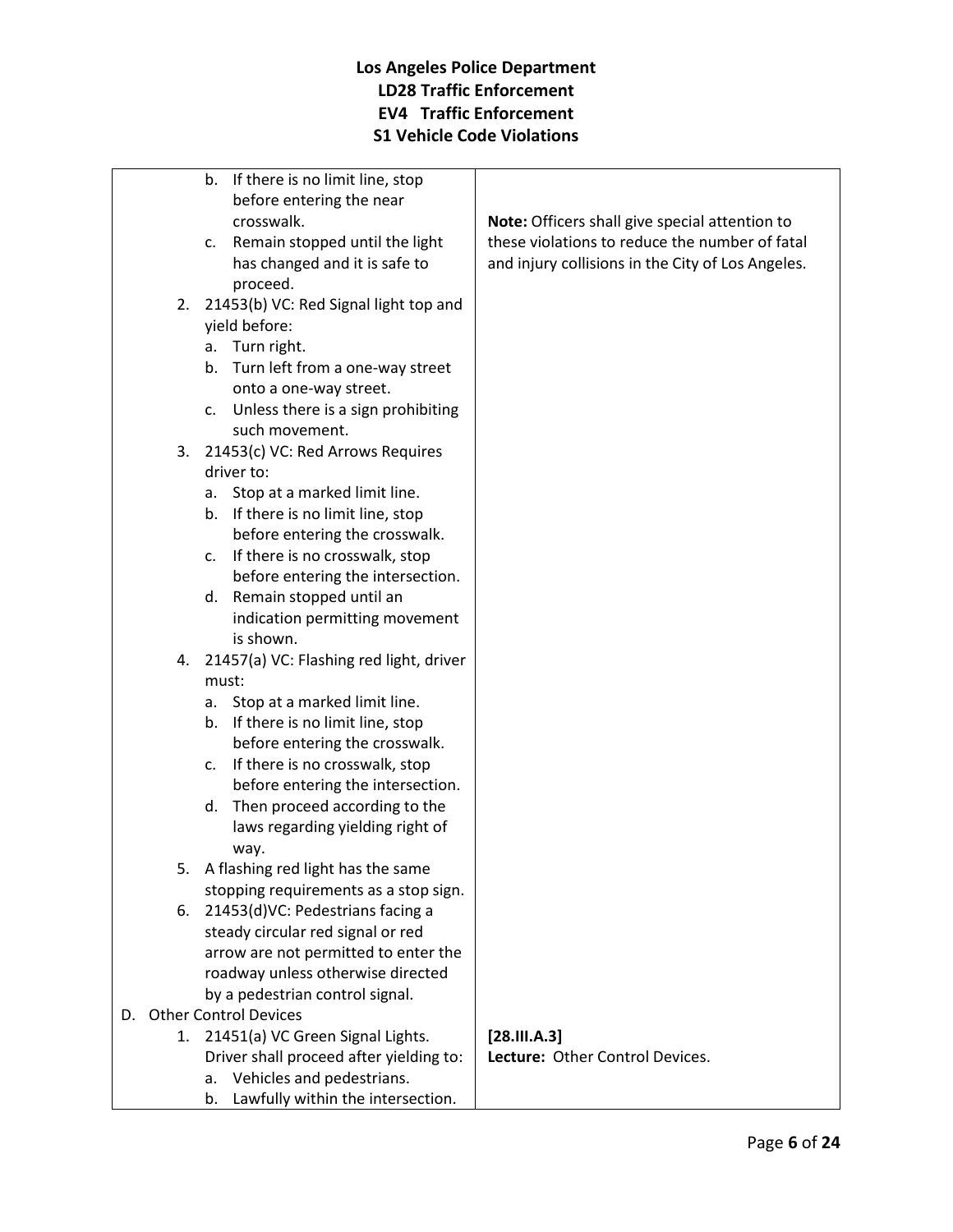- 2. 21451(b) VC: Green Arrow. Only making the movement that is indicated when entering an intersection under a green arrow signal light.
- 3. 21454(c) VC: Controls lane use. a steady red signal light is an indication that the driver should not enter or use the traffic lane.
- 4. 21455 VC: Other Signal Control. Drivers are required to obey traffic control signals erected at places other than an intersection.
- 5. 21456(a) VC: Pedestrian Signal Light. When a pedestrian signal indicates "walk," pedestrians must yield rightof-way to vehicles already in the intersection.
- 6. 21456(b) VC: Pedestrians signal light. Ped shall not start to cross the roadway if a pedestrian signal light indicates "Don't Walk," "Wait," or shows an upraised hand.
- 7. 22450(a) VC: Stop Sign. The driver of any vehicle approaching a stop sign shall:
	- a. Stop at a limit line, if marked.
	- b. Otherwise shall stop before entering the crosswalk on the near side of the intersection.
	- c. If there is no limit line or crosswalk, the driver shall stop at the entrance to the intersecting roadway or railroad grade crossing.

# E. Roadway markings.

- 1. 21460(a) VC: Double Solid Yellow Lines. When double parallel solid yellow lines are in place, no person driving a vehicle shall:
	- a. Drive to the left of the double lines.
	- b. Except when turning at an intersection, entering a driveway or private road, making a legal U-

**[28.III.A.2] Lecture:** Stop signs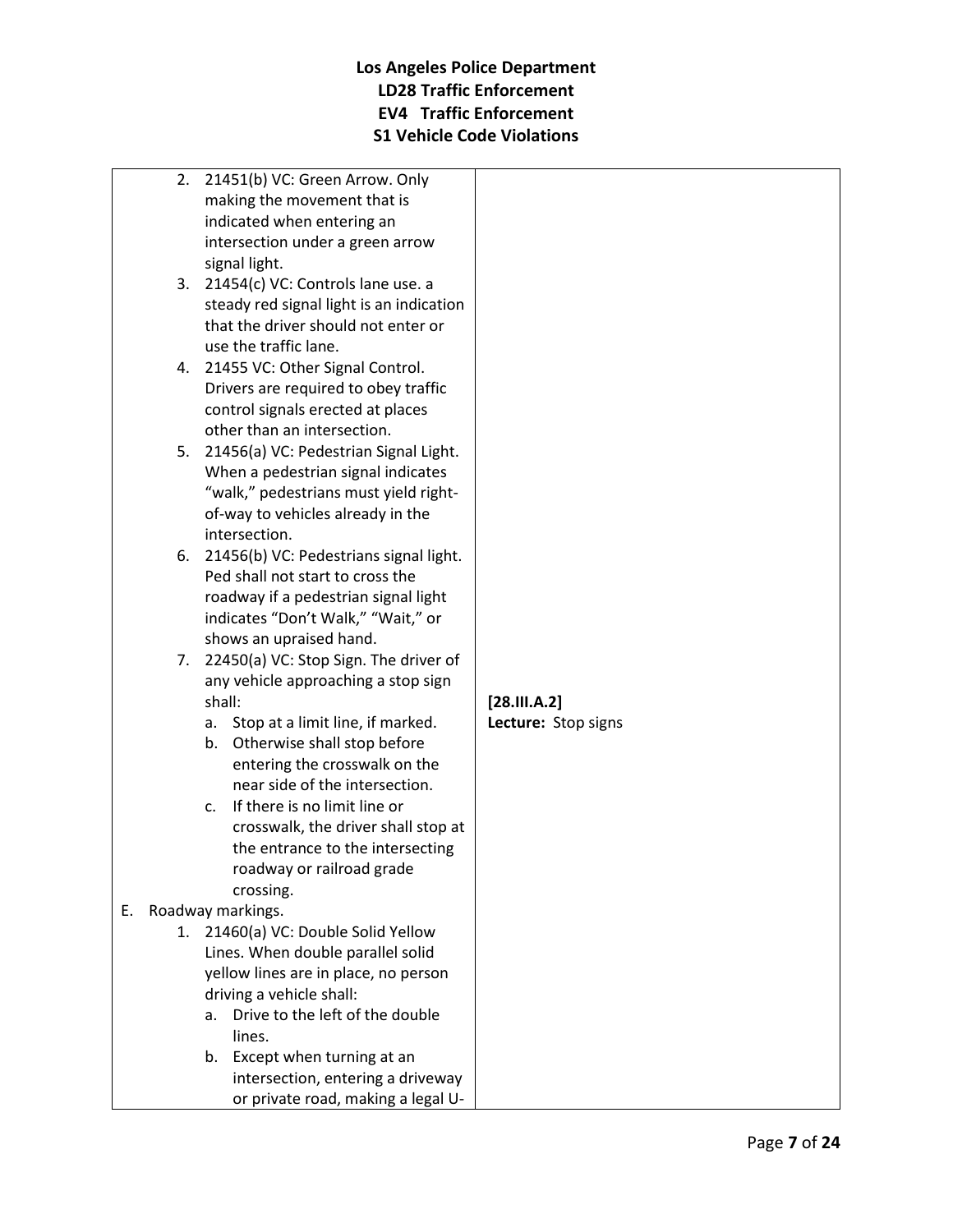|    |                                            | turn, when one of the double              |                        |
|----|--------------------------------------------|-------------------------------------------|------------------------|
|    |                                            | lines is broken.                          |                        |
|    |                                            | Raised pavement markers may<br>c.         |                        |
|    |                                            | simulate painted lines (e.g., Botts       |                        |
|    |                                            | dots).                                    |                        |
|    | 2.                                         | 21460.5(c) VC: Two-Way Left-Turn          |                        |
|    |                                            | Lanes.                                    |                        |
|    |                                            | a. Must be used by a driver when          |                        |
|    |                                            | preparing to make a left turn             |                        |
|    |                                            | onto a highway.                           |                        |
|    |                                            | Must be used when making a left<br>b.     |                        |
|    |                                            | or U-turn from the highway.               |                        |
|    |                                            | shall not be driven in for more<br>C.     |                        |
|    |                                            | than 200 feet while:                      |                        |
|    |                                            | 1) Preparing for and making a             |                        |
|    |                                            | U-turn.                                   |                        |
|    |                                            | 2) Or preparing to merge into             |                        |
|    |                                            | the adjacent lanes of travel.             |                        |
|    |                                            | This section does not prohibit<br>d.      |                        |
|    |                                            | driving across a two-way left-turn        |                        |
|    |                                            | lane.                                     |                        |
| F. | Right-of-Way.                              |                                           |                        |
|    | Right-of-way is the privilege of the<br>1. |                                           |                        |
|    |                                            | immediate use of a given space on         | [28.11.8][28.11.8.1]   |
|    |                                            | the highway.                              | Lecture: Right of Way. |
|    |                                            | 2. A question of right-of-way only arises |                        |
|    | when there is danger of a collision        |                                           |                        |
|    | between two users of a highway. If         |                                           |                        |
|    |                                            | there is no possibility of a collision,   |                        |
|    |                                            | there is no question of right-of-way.     |                        |
|    |                                            | 3. For a question of right-of-way to      |                        |
|    |                                            | arise, it must be necessary for one of    |                        |
|    |                                            | the drivers contending for the same       |                        |
|    |                                            | area to swerve, slow, stop, or            |                        |
|    |                                            | increase speed to avoid a collision or    |                        |
|    |                                            | the potential for immediate conflict.     |                        |
|    |                                            | 4. A driver of a vehicle who is obeying   |                        |
|    |                                            | the law has a right to presume that       |                        |
|    |                                            | other drivers operating vehicles upon     |                        |
|    |                                            | the highway will also obey the law.       |                        |
|    | 5.                                         | If the law requires a driver on an        |                        |
|    |                                            | intersecting highway to stop, the         |                        |
|    |                                            | driver on the through highway may         |                        |
|    |                                            | assume that the other driver will stop    |                        |
|    |                                            | and yield the right-of-way.               |                        |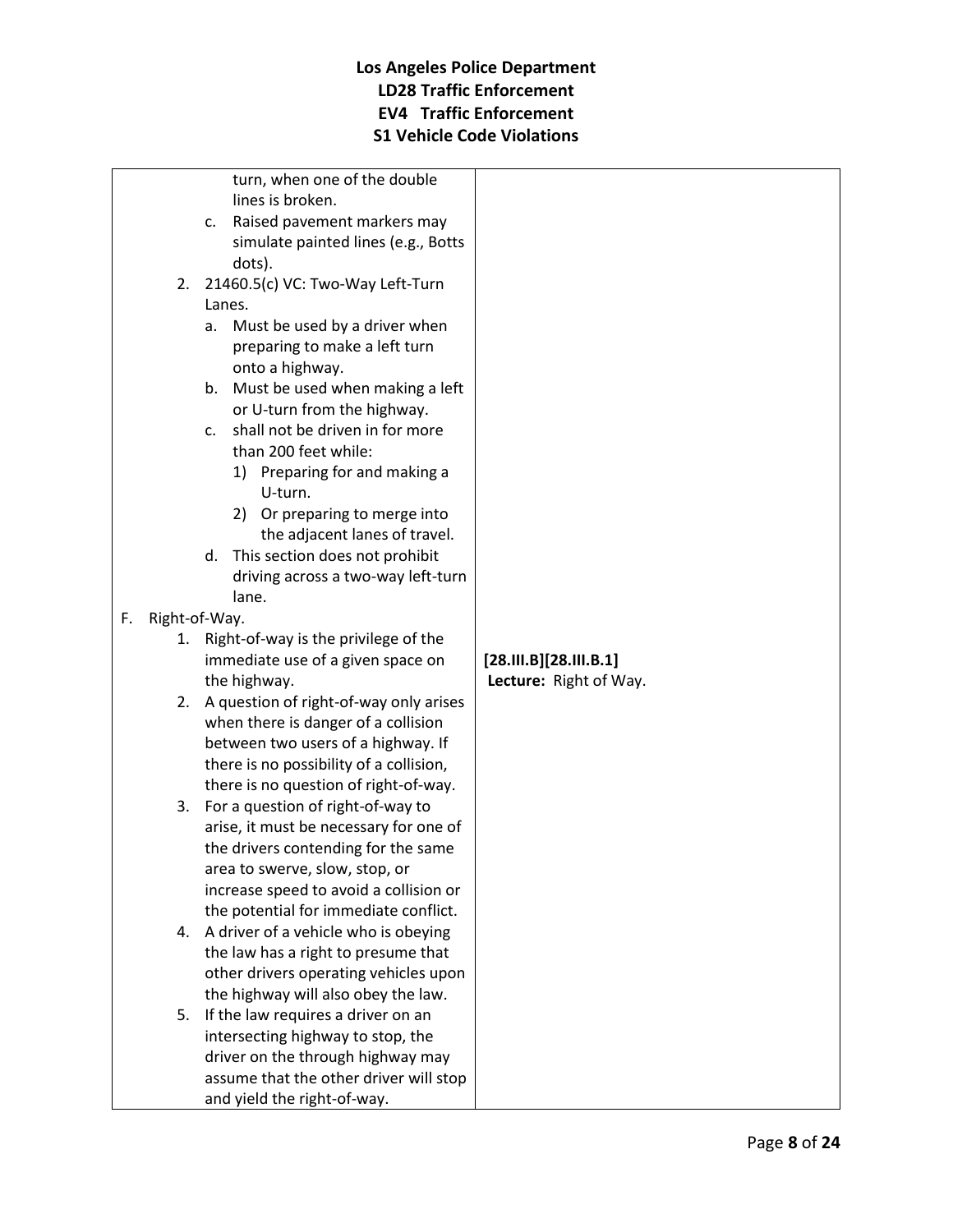- 6. Before a driver is entitled to the right-of-way, the driver must be operating a vehicle within the law and not in violation of the law.
- 7. A driver of a vehicle cannot arbitrarily rely on gaining the rightof-way as the result of excessive speed, reckless driving, driving at night without lights, or any other negligent act or violation of the law.
- 8. A driver with the right-of-way at an intersection may intentionally waive it, or give the appearance of the intent to waive.
- 9. Since right-of-way refers to a particular place of potential conflict, it also applies lane-by-lane. A driver may enter a lane if that lane is free and open. If a vehicle is already in the lane, the driver who wishes to change lanes must yield to the traffic in other lanes if there is a potential hazard.
- 10. If a driver wishes to move through successive lanes, that driver must yield the right-of-way one lane at a time.
- 11. Even when an oncoming vehicle in the lane closest to the left-turning vehicle surrenders its right-of-way, the driver who is turning left may not proceed beyond the first lane of traffic, if vehicles approaching in other lanes are a hazard during the turn.
- G. Intersection.
	- 1. 21800.(a) VC: Intersection Without Traffic Control Devices.
		- a. A driver of a vehicle approaching an intersection shall yield the Right-of-way
		- b. To any vehicle which has already entered the intersection from a different highway.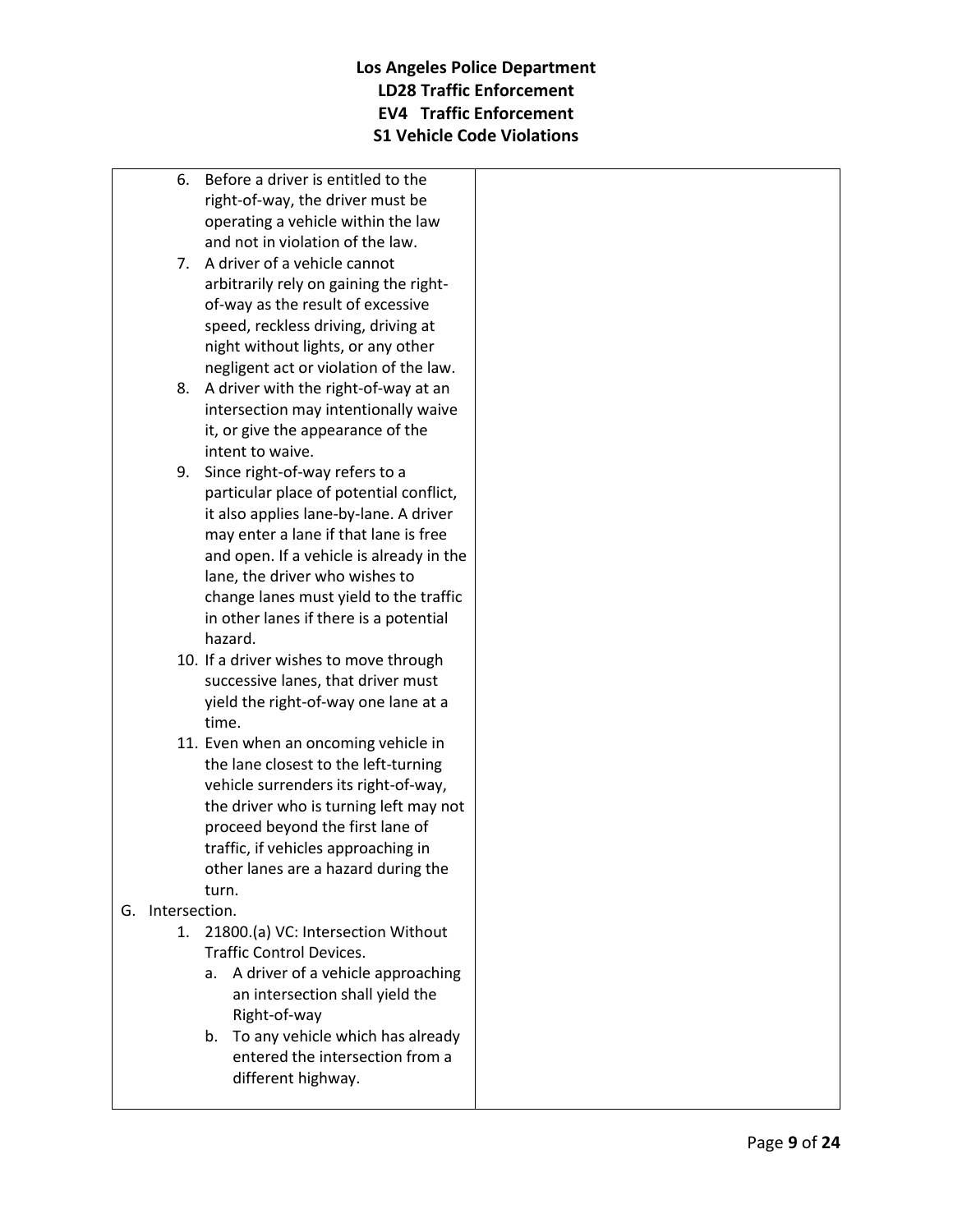| 2.                                     | 21800(b)(1) VC: Intersection without      |  |  |  |  |
|----------------------------------------|-------------------------------------------|--|--|--|--|
|                                        | traffic control devices. When two         |  |  |  |  |
|                                        | vehicles enter an intersection from       |  |  |  |  |
|                                        | different highways at the same time:      |  |  |  |  |
| The driver of the vehicle on the<br>а. |                                           |  |  |  |  |
|                                        | left shall yield the right-of-way to      |  |  |  |  |
|                                        | The vehicle on that driver's<br>b.        |  |  |  |  |
|                                        | immediate right.                          |  |  |  |  |
|                                        | "At the same time" has been<br>C.         |  |  |  |  |
|                                        | interpreted as meaning                    |  |  |  |  |
|                                        | approximately the same time.              |  |  |  |  |
|                                        | <b>Intersection Without Traffic</b><br>d. |  |  |  |  |
|                                        | Control Devices. If the driver of         |  |  |  |  |
|                                        | one of the vehicles entering the          |  |  |  |  |
|                                        | intersection at the same time is          |  |  |  |  |
|                                        | on a terminating highway:                 |  |  |  |  |
|                                        | 1) That driver shall yield the            |  |  |  |  |
|                                        | right-of-way.                             |  |  |  |  |
|                                        | 2) To any vehicle on the                  |  |  |  |  |
|                                        | intersecting continuing                   |  |  |  |  |
|                                        | highway.                                  |  |  |  |  |
|                                        | A terminating highway is a<br>3)          |  |  |  |  |
|                                        | highway which intersects                  |  |  |  |  |
|                                        | (but does not continue                    |  |  |  |  |
|                                        | beyond the intersection)                  |  |  |  |  |
|                                        | with another highway which                |  |  |  |  |
|                                        | continues through the                     |  |  |  |  |
|                                        | intersection, commonly                    |  |  |  |  |
|                                        | known as a T intersection.                |  |  |  |  |
| 3.                                     | 21800(c) VC: Four-way Stops. When         |  |  |  |  |
|                                        | two vehicles enter the intersection       |  |  |  |  |
|                                        | from different highways at the same       |  |  |  |  |
|                                        | time and the intersection is              |  |  |  |  |
|                                        | controlled from all directions by stop    |  |  |  |  |
|                                        | signs, (not limited to four way) The      |  |  |  |  |
|                                        | vehicle on the left shall yield the right |  |  |  |  |
|                                        | way to the vehicle on the driver's        |  |  |  |  |
|                                        | immediate right.                          |  |  |  |  |
| 4.                                     | 21800(d)(1) VC: Inoperative Signals.      |  |  |  |  |
|                                        | (Signal Not working) The driver of        |  |  |  |  |
|                                        | any vehicle approaching an                |  |  |  |  |
|                                        | intersection with inoperative signals     |  |  |  |  |
|                                        | shall:                                    |  |  |  |  |

a. Come to a complete stop.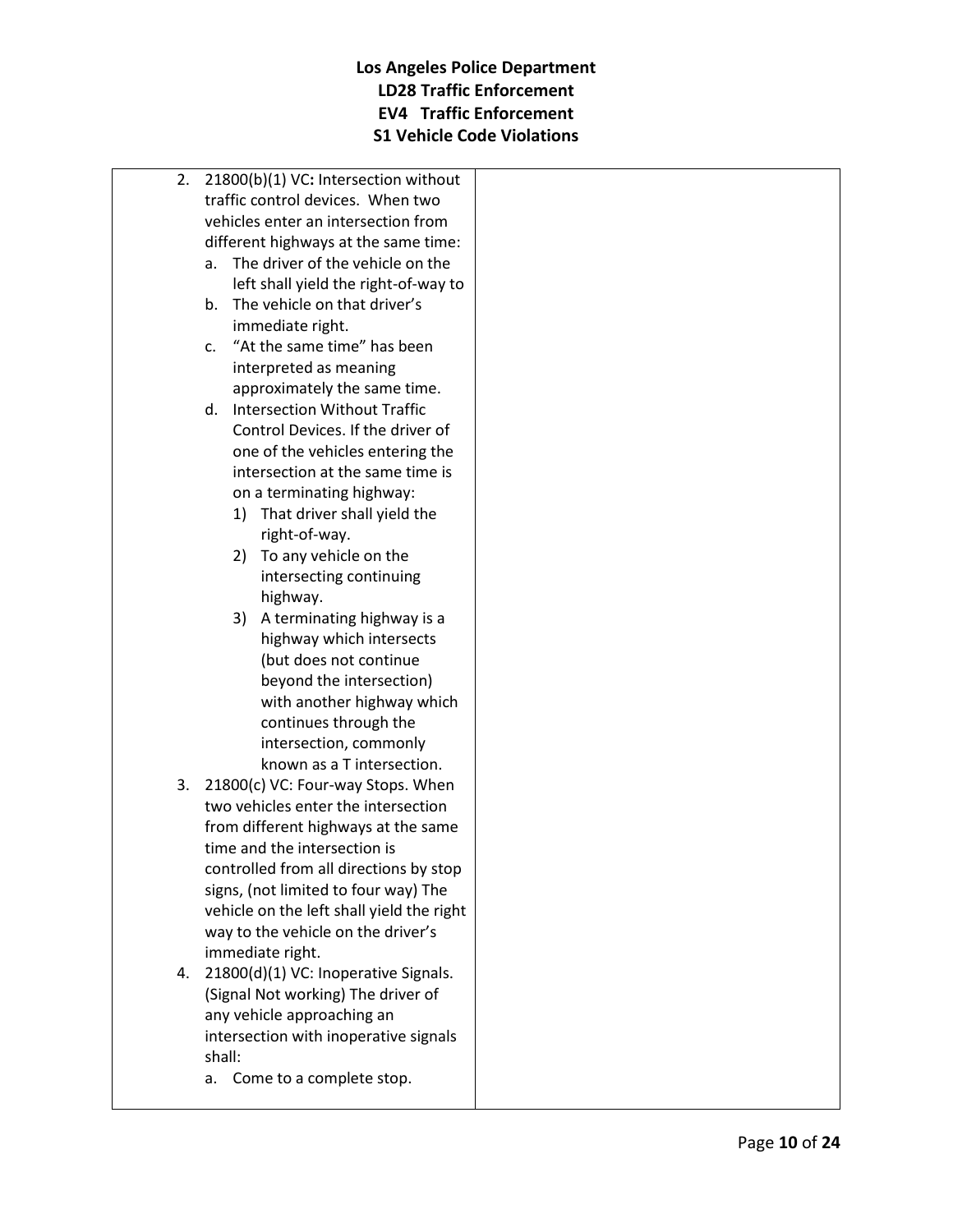- b. Then proceed with caution only when it is safe to do so.
- c. 21800(d)(2) VC: Inoperative Signals. When two vehicles approach the intersection from different highways at the same time the requirements are the same as for an intersection controlled from all directions by stop signs.
	- 1) The driver of the vehicle on the left shall yield the rightof-way to
	- 2) The vehicle on that driver's immediate right.

## H. Left turns or U-turns.

- 1. 21801(a) VC: States that a driver intending to turn left or to complete a U-turn at an intersection or into public or private property or an alley shall:
	- a. Yield right-of-way to all vehicles which have approached, are approaching from the opposite direction, and close enough to constitute a hazard during the turning movement.
	- b. Continue to yield to approaching vehicles until the left turn can be made with reasonable safety.
- 2. The need to yield the right-of-way is not limited to vehicles in motion, but applies also to those are not in motion if they have arrived so close to the intersection as to constitute a hazard to drivers as they make a left turn.
- 3. 21801(b) VC: Laws related to right-ofway contain a section stating that a driver having yielded and given a signal as required, may turn left, or complete a U-turn. The drivers of all other vehicles approaching from the opposite direction shall yield the right-of-way.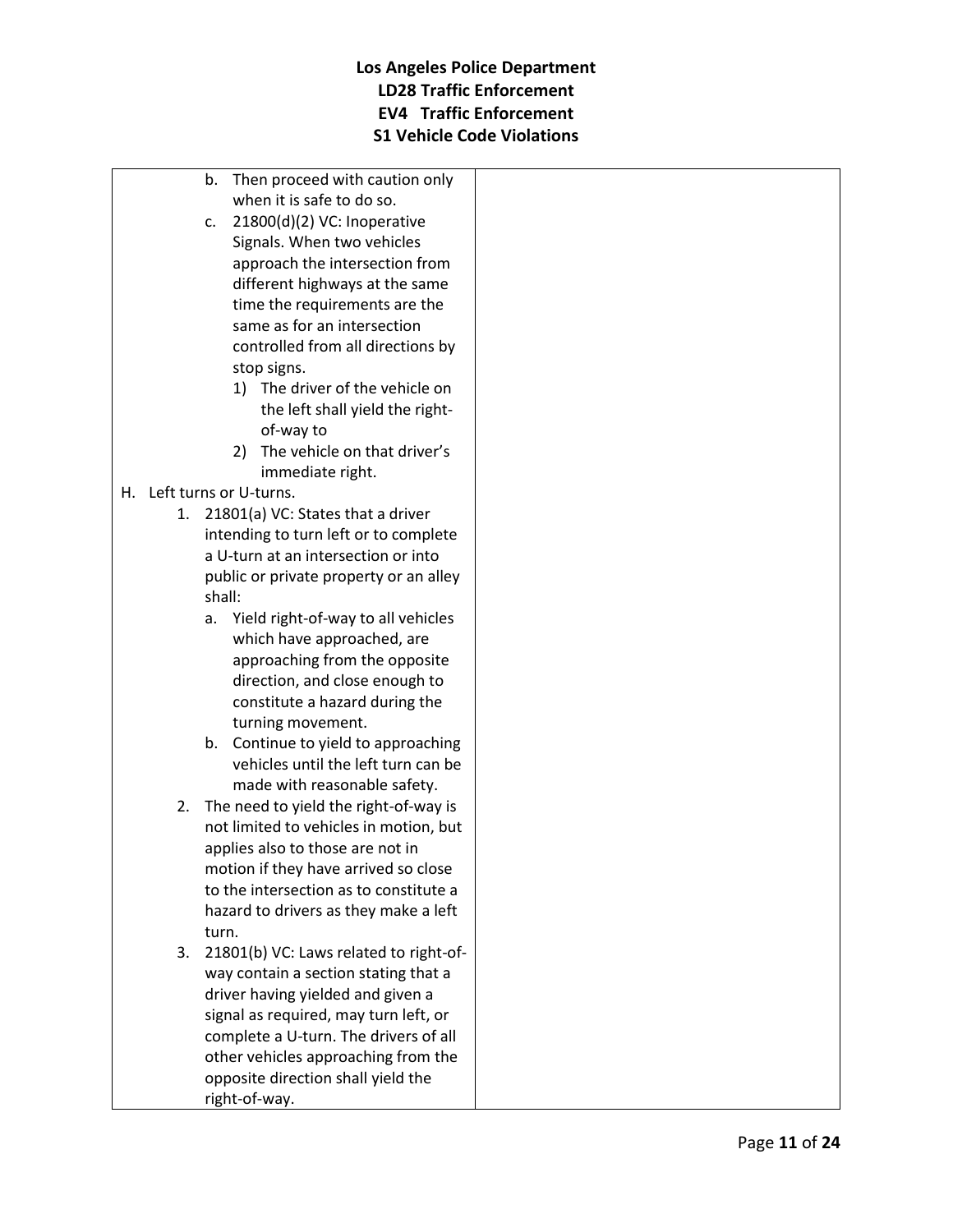- 4. The driver of any vehicle approaching a stop sign at the entrance to an intersection must not only stop, but also yield the right-of-way.
- 5. 21802(a) VC: States that the driver of a vehicle approaching a stop sign shall:
	- a. Stop as required by a stop sign.
	- b. Then yield the right-of-way to other vehicles which have approached are approaching so closely as to be an immediate hazard.
	- c. Then continue to yield to approaching vehicles until the driver can proceed with reasonable safety.
- 6. Immediate hazard is determined primarily by the factors of speed and distance of the approaching vehicles.
- 7. Vehicle Code Section 21802 VC does not apply when stop signs are at all approaches to the intersection.(four way stop signs.)
- I. Yield Signs.
	- 1. Right-of-way can be assigned by the use of a yield sign.
	- 2. 21803(a) VC: Obeying a yield sign. The driver of any vehicle shall:
		- a. Yield the right-of-way to other vehicles which have entered the intersection from an intersecting street are approaching so closely as to constitute an immediate hazard.
		- b. Then continue to yield the rightof-way to such approaching vehicles until the driver can proceed with reasonable safety.
- J. Entry onto a highway.
	- 1. The driver of a vehicle about to enter or cross a highway from any public or private property, or from an alley, must also yield the right-of-way.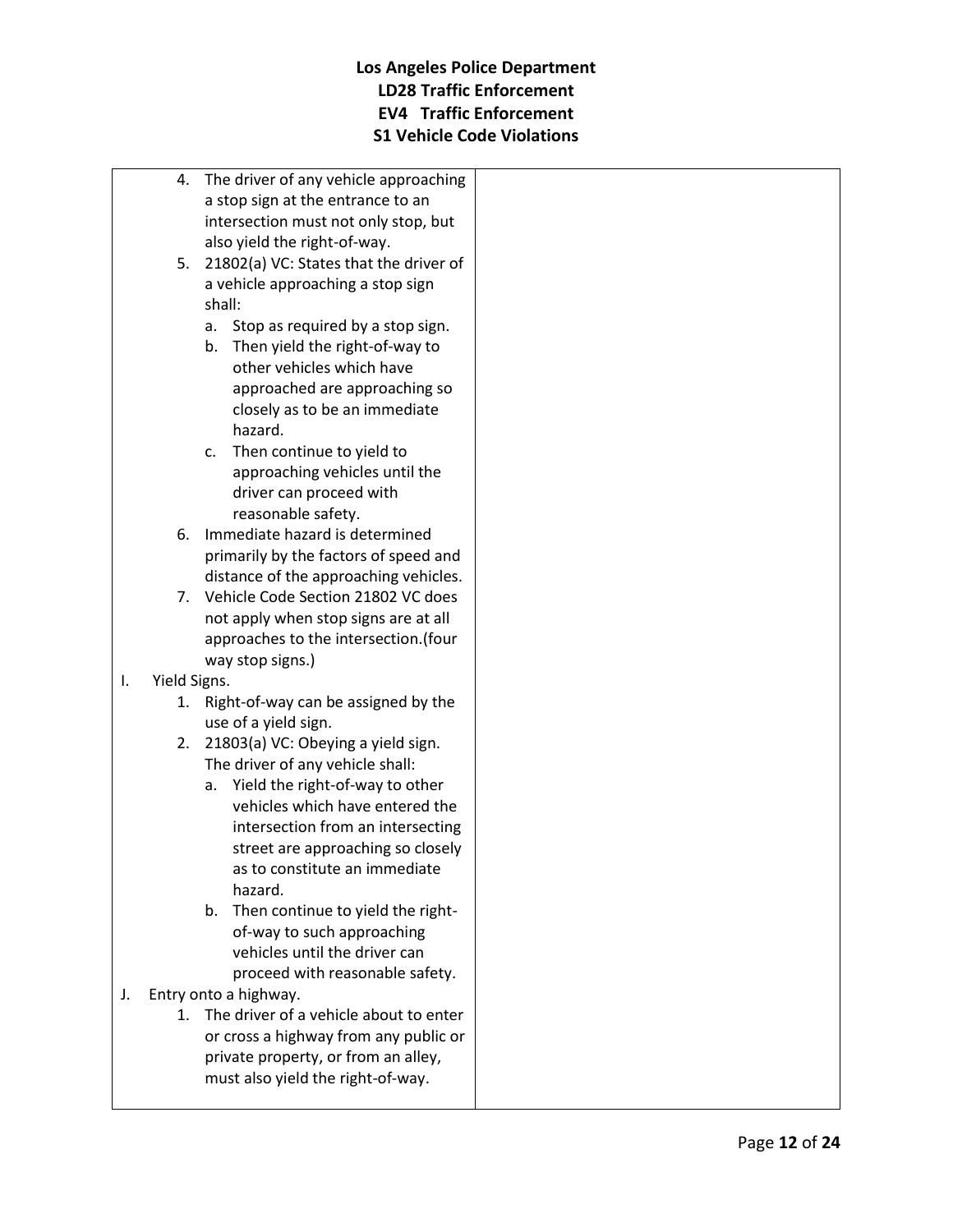- 2. 21804(a) VC: Entry onto a highway. driver in this situation shall:
	- a. Yield the right-of-way to all traffic approaching so closely as to be an immediate hazard.
	- b. Continue to yield the right-ofway to such approaching vehicles until the driver can proceed with reasonable safety.
- 3. Also applies to vehicles backing onto a highway, generally from a private driveway. Vehicle Code Section 22106 only applies to a vehicle already upon highway.
- 4. Each section states once the driver has yielded to all vehicles that have the immediate right-of-way, that driver then has the lawful right-ofway.
- K. Emergency vehicle.
	- 1. An authorized emergency vehicle is any publicly or privately owned and operated vehicle which is authorized to have sirens and emergency lights. These include law enforcement vehicles, ambulances, or vehicles with lifesaving or emergency fire equipment. (Vehicle Code Section 165).
	- 2. 21806(a)(1) VC**:** Requires when an authorized emergency vehicle is approaching while sounding the siren, and having at least one red light visible from 1,000 feet to the front of the vehicle drivers shall:
		- a. Yield the right-of-way.
		- b. Drive as near and parallel to the right hand edge of the roadway.
		- c. Stop clear of any intersection.
		- d. Remain stopped until the emergency vehicle has passed unless otherwise directed by a traffic officer.

#### **[28.III.B.2] Lecture:** Yield to Emergency Vehicles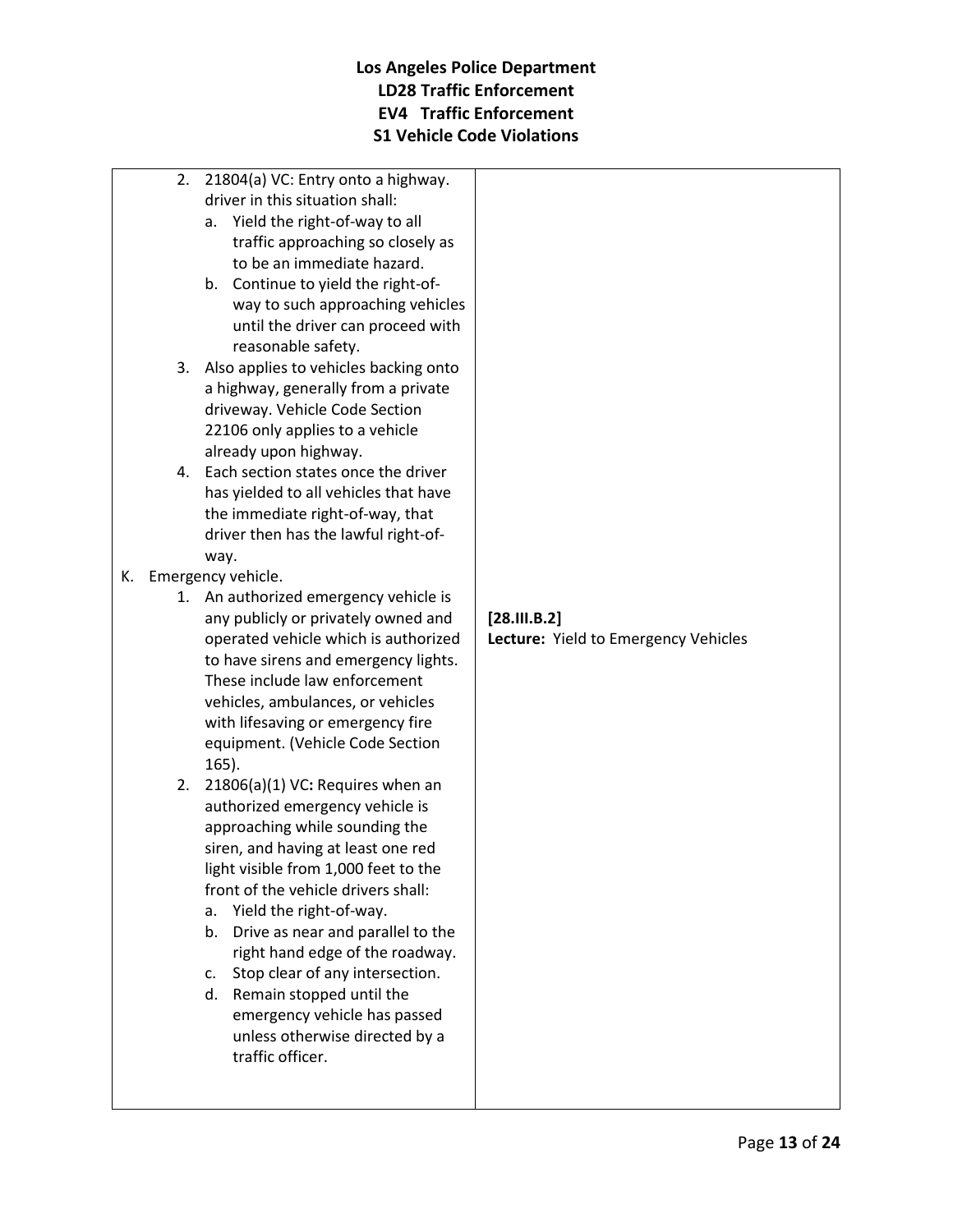- 3. Pedestrians must remain in, or proceed to, a place of safety until the emergency vehicle has passed.
- 4. No motor vehicle, except another authorized emergency vehicle, shall follow within 300 feet of any authorized emergency vehicle being driven under emergency conditions (Vehicle Code Section 21706).

#### L. Bicycles.

- 1. 21299 VC: Every person riding a bicycle upon a highway has all the rights and is subject to all the provisions pertaining to the operation of a vehicle. (Bicycles have to follow all the rules of the road like vehicles.)
- 2. Exception: Vehicle Code Sections such as 23109 and 23123, specifically addressing violations by motor vehicles, are not applicable to bicycles.
- 3. Bicycles are not included within the definition of a motor vehicle (Vehicle Code Section 415).
- M. Riding under the influence.
	- 1. 21200.5 VC: Riding under the influence can apply to individuals on bicycles.
		- a. It is unlawful to ride a bicycle upon a highway while under the influence of alcohol and/or drugs.
		- b. Violation of this statute is a misdemeanor.

#### N. Bicycle Equipment.

- 1. 21201(a) VC: Brakes on bicycle.
	- a. No person shall operate a bicycle on a roadway unless:
	- b. It is equipped with a brake which will enable the operator to make one wheel skid when brake is applied on dry, level, clean pavement.

## **[28.III.C]**

**Lecture:** Elements and Common rights of bicyclists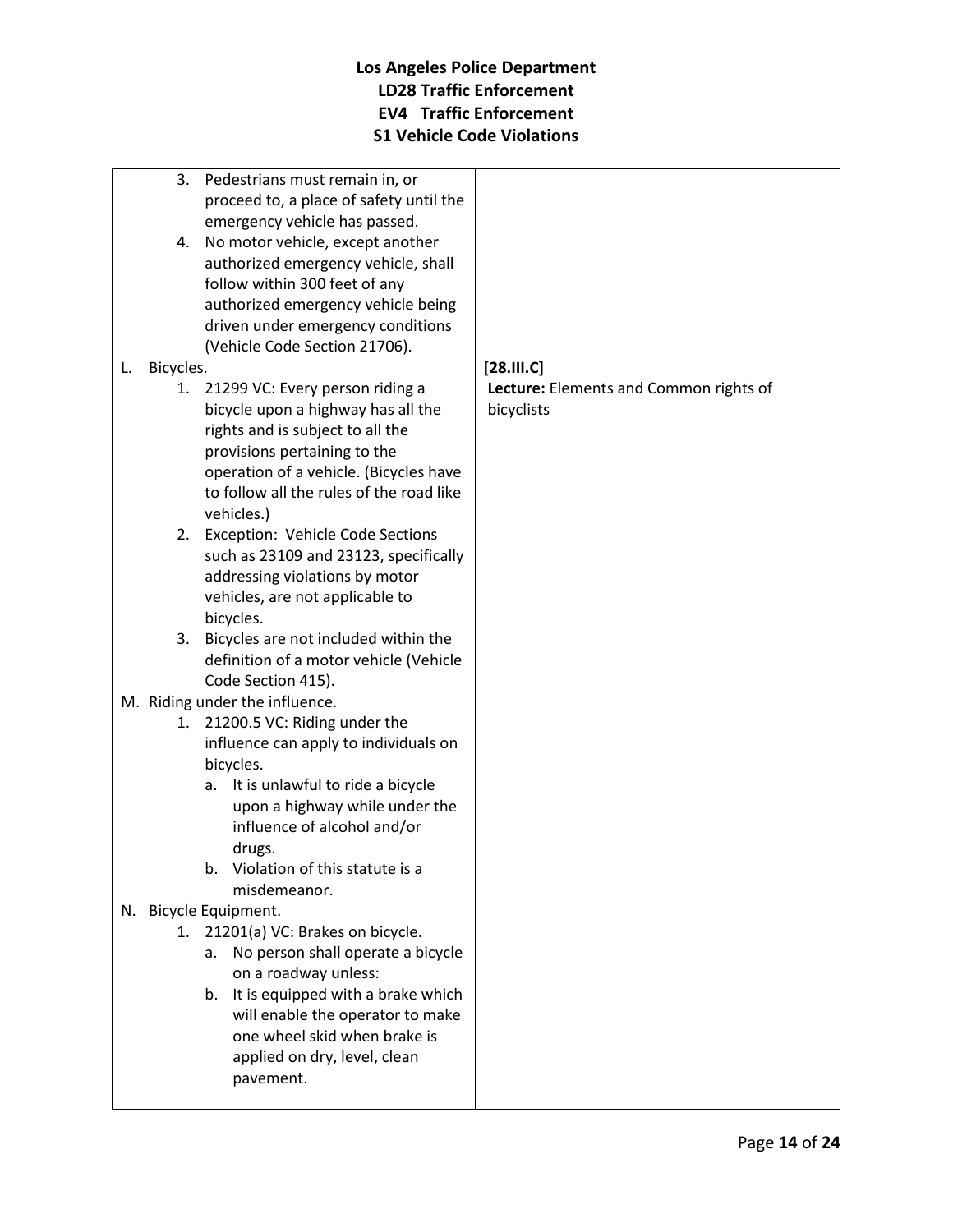- 2. 21201(b) VC: Bicycle Handlebars. No person shall operate a bicycle on the highway:
	- a. Equipped with handlebars so raised that the operator must elevate their hands above the level of their shoulders.
	- b. In order to grasp the normal steering grip area.
- 3. 21201(c) VC: Bicycle size. No person shall operate a bicycle on a highway:
	- a. Of a size that prevents the operator from safely stopping.
	- b. Supporting it in an upright position with at least one foot on the ground.
	- c. And restarting in a safe manner.
- 4. 21201(d) VC: Lights / Reflectors. A person shall operate a bicycle during darkness on a highway or bikeway with the following equipment:
	- a. White lamp illuminated to the front visible from a distance of 300 feet to the front and from the sides may be mounted to the operator (Vehicle Code Section 21201(e)).
	- b. Red reflector on the rear visible from a distance of 500 feet.
	- c. White or yellow reflector on each pedal, shoe, or ankle visible from a distance of 200 feet to the front and rear.
	- d. Side reflectors white or yellow forward of the center of the bicycle white or red to the rear of the center of the bicycle.
	- e. Reflectorized tires on the front and rear may replace side reflectors.
- 5. 21204(a) VC**:** Operator seat on a bicycle.
	- a. A person shall operate a bicycle on a highway.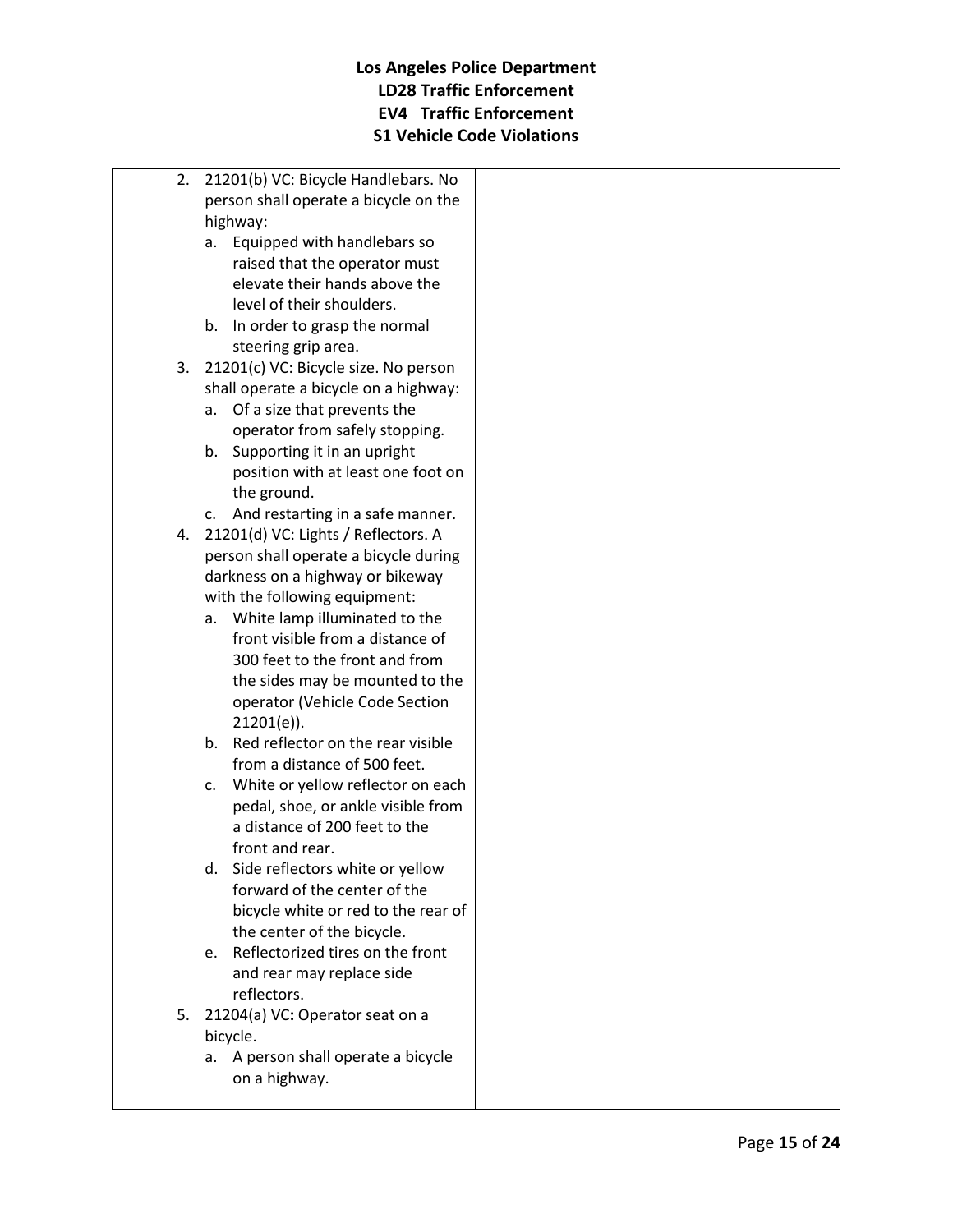- b. Astride (with a leg on each side) a permanent and regular seat.
- c. Attached to the bicycle unless the bicycle was designed by the manufacturer to be ridden without a seat.
- 6. 21204(b) VC**:** Passenger Seat. No person shall operate a bicycle:
	- a. On a highway with a passenger.
	- b. Unless that passenger is upon or astride a separate seat attached thereto.
- 7. If the passenger is four years of age or younger, or weighs 40 pounds or less, the seat shall have adequate provision for retaining the passenger in place and for protecting the passenger from the moving parts of the bicycle.
- 8. 21212(a) VC: Helmet. No person under 18 years of age:
	- a. Shall operate a bicycle; ride upon a bicycle, or in a trailer attached to a bicycle upon a highway or bikeway.
	- b. Unless that person is wearing a properly fitted and fastened bicycle helmet that meets specified standards.
	- c. This section also applies to minors operating a nonmotorized scooter, a skateboard, and in-line or roller skates.
- O. Operation on a roadway.
	- 1. 21650.1 VC: Bicycles shall be operated in the same direction as traffic when in the roadway or on the shoulder however, certain laws govern the operation of a bicycle when it is traveling less than the flow of traffic.
	- 2. 21202(a) VC: Any person on a bicycle upon a roadway at a speed less than the flow of normal speed of traffic moving in the same direction at the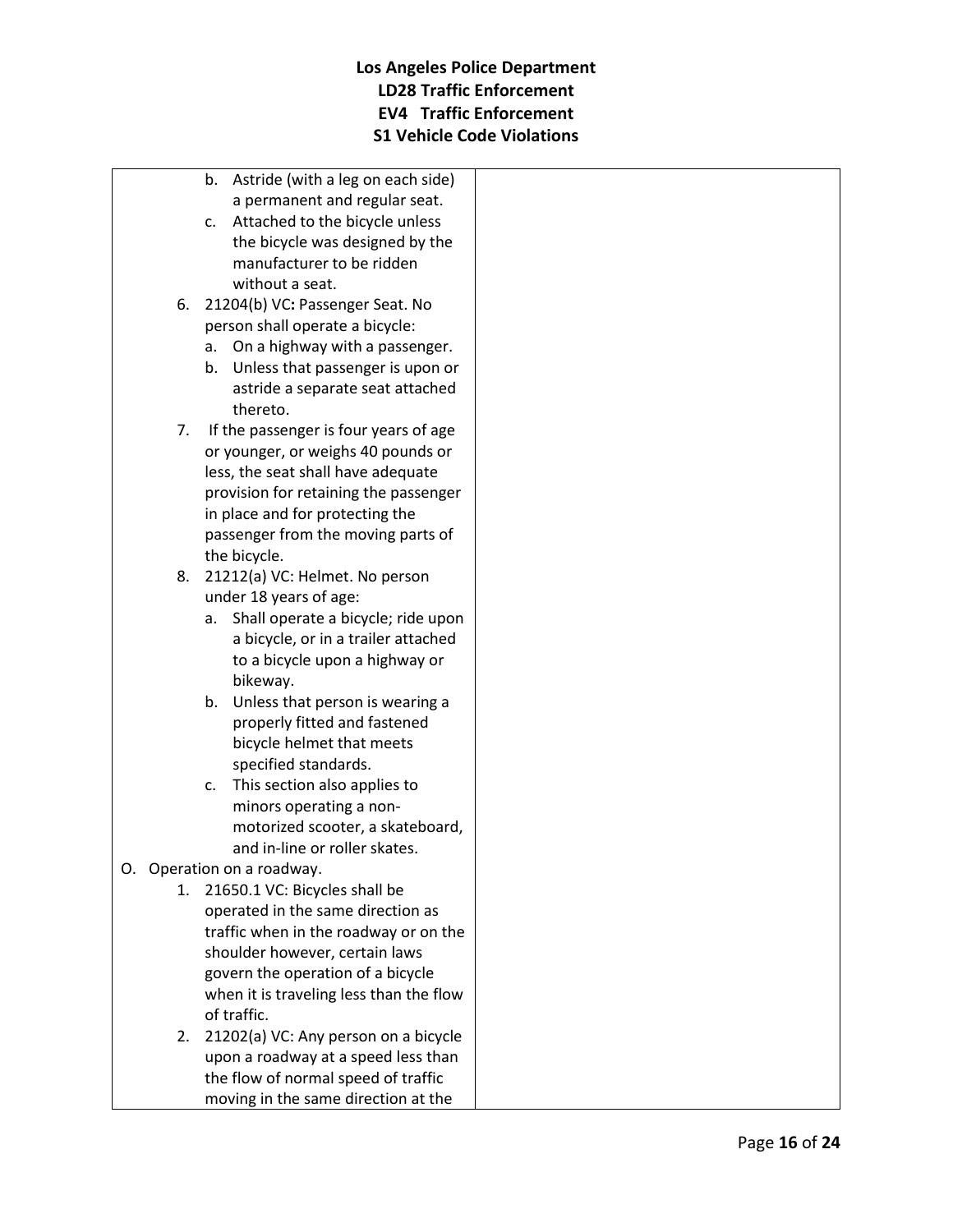same time shall ride as close as practicable to the right-hand curb or edge of the roadway, subject to the provisions of Vehicle Code Section 21656, except when under any of the following situations:

- a. Overtaking and passing.
- b. Preparing for a left turn.
- c. Avoiding fixed or moving objects.
- d. Approaching a place where a right turn is authorized.
- 3. Rider shall not attach himself to any vehicle on the roadway. (Vehicle Code Section 21203)
- 4. 21206 VC: Grants authority to local government to adopt ordinances prohibiting the use of bicycles on sidewalks. In the absence of a local ordinance, bicycles may travel on sidewalks with or against traffic.
- 5. 22100(a) VC: requires a right-hand turn shall be made as close as practical to the right hand curb or edge of the roadway.
- 6. 21750 VC: The driver of a vehicle overtaking another vehicle or a bicycle proceeding in the same direction shall pass to the left at a safe distance without interfering with the safe operation of the overtaken vehicle or bicycle, subject to the limitations and exceptions hereinafter stated.

#### P. Bicycle Lanes

- 1. 21208 VC**:** Requires the operator of a bicycle to ride within a marked bicycle lane when they are traveling at a speed less than the normal speed of traffic. The bicycle may leave the bicycle lane under the following situations:
	- a. When overtaking and passing another bicycle, vehicle, or pedestrian within the bicycle lane.

**Ask:** Do bicyclists have to follow rules of the road like vehicles?

Every person riding a bicycle upon a highway has all the rights and is subject to all the provisions pertaining to the operation of a vehicle.

**Ask:** Can someone be arrested for riding under the influence on a bicycle?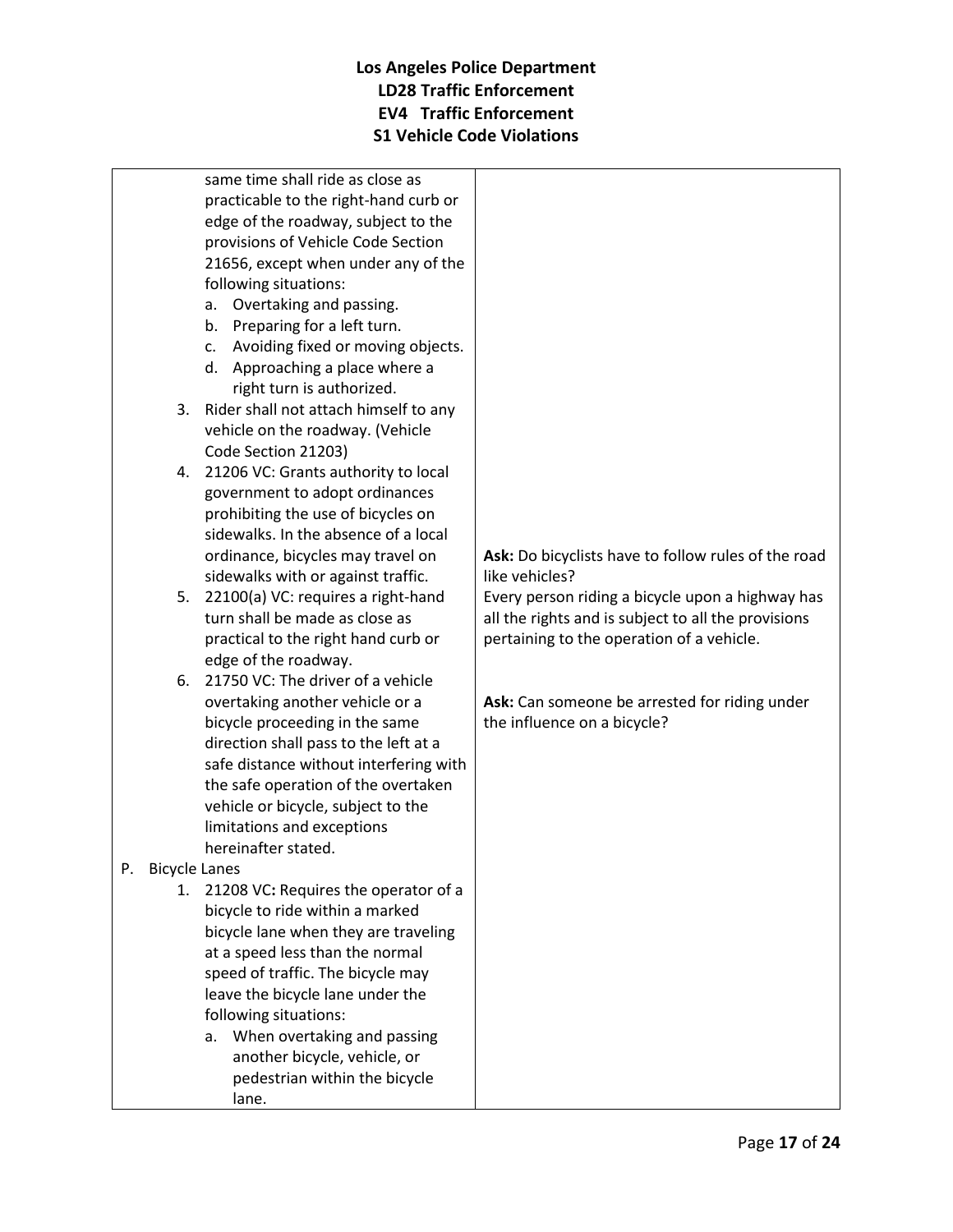- b. Preparing for a left hand turn.
- c. To avoid hazardous conditions.
- d. Place where right hand turns are authorized.
- e. When the movement can be made with reasonable safety after signaling.
- 2. 21209 VC: Motor vehicles are not permitted to drive in a bicycle lane, except when permitted.
	- a. When overtaking and passing another bicycle, vehicle, or pedestrian within the bicycle lane.
	- b. Preparing for a left hand turn.
	- c. To avoid hazardous conditions.
	- d. Place where right hand turns are authorized.
	- e. When the movement can be made with reasonable safety after signaling.
- 3. 22100(a) VC: requires a right-hand turn shall be made as close as practical to the right hand curb or edge of the roadway.
- 4. **NOTE:** Vehicle Code Section 21750 the driver of a vehicle overtaking another vehicle or a bicycle proceeding in the same direction shall pass to the left at a safe distance without interfering with the safe operation of the overtaken vehicle or bicycle, subject to the limitations and exceptions hereinafter stated.
- Q. Pedestrian Right-of-Way.
	- 1. A pedestrian is any person who is afoot or who is using a means of conveyance propelled by human power, other than a bicycle. Pedestrians do not have to outwardly demand the right-of-way in order to obtain it (e.g., putting a hand up to stop traffic before entering a crosswalk). They can waive their

#### **[28.III.D]**

**Lecture:** Violations Involving Pedestrians.

**Ask:** What is a pedestrian?

- A person walking
- A person in a wheelchair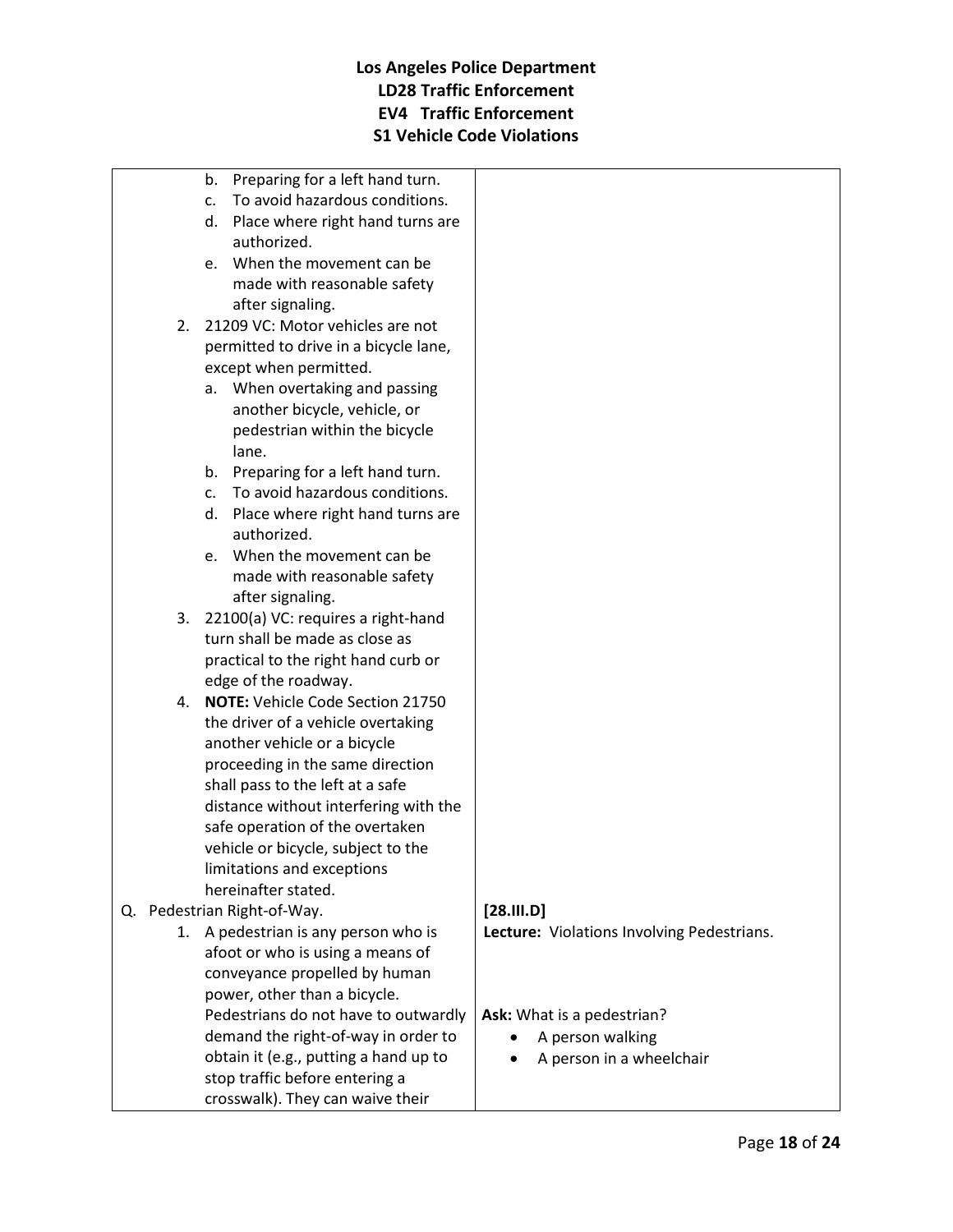right-of-way and yield to vehicles if they so choose.

- 2. Crosswalks.
	- a. 21950(a) VC**:** A driver must yield to any pedestrian who is in a marked or unmarked crosswalk.
	- b. It is not necessary for the driver of the vehicle to wait until the pedestrian has completely cleared the crosswalk to the other side before proceeding. Once the pedestrian has moved far enough out of the way of the vehicle that the possibility of conflict no longer exists, the vehicle can continue.
	- c. An unmarked crosswalk is the portion of a roadway included within the prolongation or connection of the boundary lines of a sidewalk at an intersection where the roads meet at approximate right angles.
	- d. Once a pedestrian steps into a crosswalk, even if that person stops or cautiously hesitates, the driver of the vehicle is required to yield the right-of-way if there is a danger that if the pedestrian continued, a conflict would occur.
	- e. The driver can continue only when the pedestrian conveys to the driver or causes the driver to reasonably assume the pedestrian has waived the rightof-way.
	- f. A pedestrian lawfully using the crosswalk and obeying traffic signals is entitled to presume that motor vehicle drivers will also obey the law.
- 3. Abuse of right-of-way.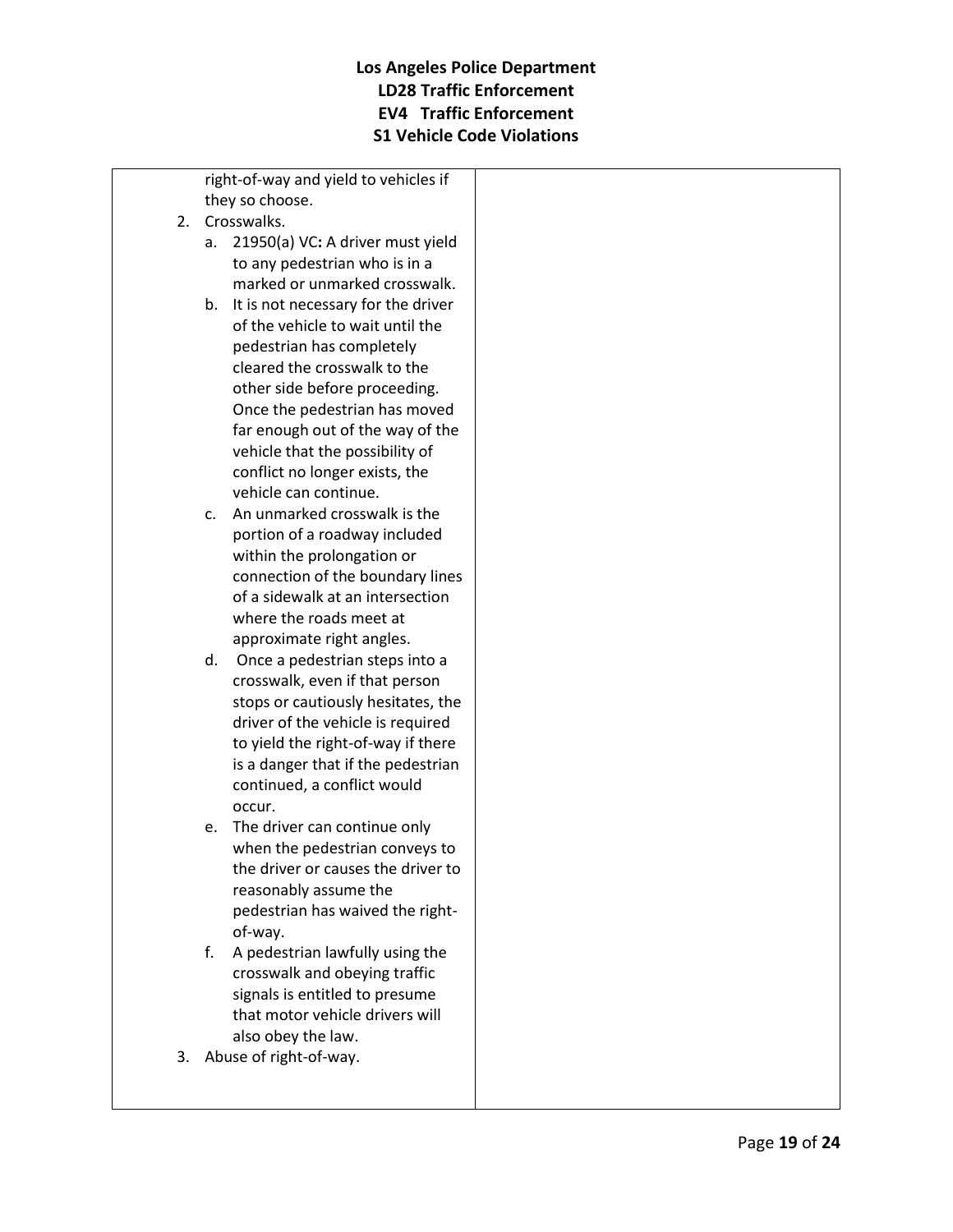- a. 21950(b) VC: establishes that pedestrians must not abuse the right-of-way. No pedestrian shall:
	- 1) Suddenly leave a curb or other place of safety and walk or run into the path of a vehicle that is so close as to constitute an immediate hazard.
	- 2) Unnecessarily stop or delay traffic while in a marked or unmarked crosswalk.
- b. 21950(c) VC: Even in such situations, the driver has the duty to exercise due care for the safety of the pedestrian.
- 4. Vehicle stopped for a pedestrian.
	- a. 21951 VC: Overtaking Vehicles Stopped for Pedestrians. The driver of any other vehicle approaching from the rear shall not overtake and pass the stopped vehicle.
	- b. Whenever any vehicle has stopped at a marked or unmarked crosswalk to permit a pedestrian to cross the roadway.
- 5. Pedestrian Outside crosswalks.
	- a. 21954(a) VC: Pedestrian Outside crosswalks. Pedestrians who cross a street outside the crosswalk must yield to through vehicles which have the right-ofway.
	- b. Every pedestrian shall yield the right-of-way to all vehicles upon the roadway that are so near as to constitute an immediate hazard.
	- c. 21955 VC: Jaywalking. Crossing roadway at a point between adjacent intersections that are controlled by traffic control signal devices (or a peace officer) is an infraction.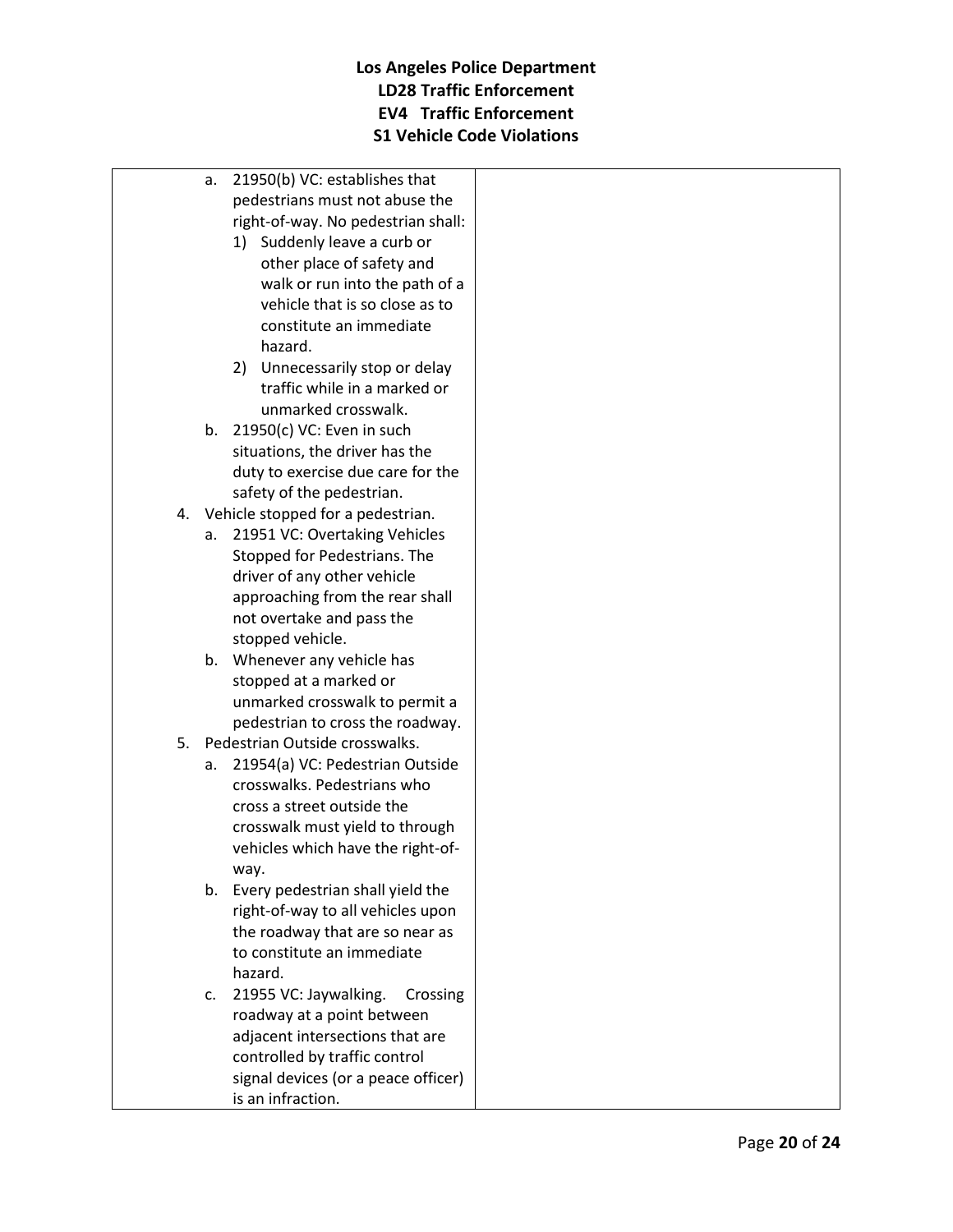- d. Even if a pedestrian is not in a marked or unmarked crosswalk, drivers are not relieved of their responsibility to exercise due care for the safety of any pedestrian upon a roadway (Vehicle Code Section 21954(b).
- 6. Other related violations.
	- a. 21956(a) VC: When walking on a roadway outside of a business or residential district, a pedestrian shall walk on the left hand edge of the roadway.
	- b. A pedestrian may walk close to his or her right-hand edge of the roadway if a crosswalk or other means of safely crossing the roadway is not available or if existing traffic or other conditions would compromise the safety of a pedestrian attempting to cross the road.
	- c. 21957 VC: No person shall stand in a roadway for the purpose of soliciting a ride (hitchhiking) from the driver of any vehicle.
	- d. 21963 VC: The driver shall yield to a visually handicapped pedestrian who uses a cane or is accompanied by a guide dog.

#### R. Turns.

- 1. 22107 VC: No person shall turn a vehicle from a direct course or move right or left upon a roadway until such movement can be made with reasonable safety and then only after the giving of an appropriate signal in the manner provided in this chapter in the event any other vehicle may be affected by the movement
- 2. 22108 VC: Any signal of intention to turn right or left shall be given continuously during the last 100 feet traveled by the vehicle before turning.

#### **[28.III.E]**

**Lecture:** Turning and Signaling Violations.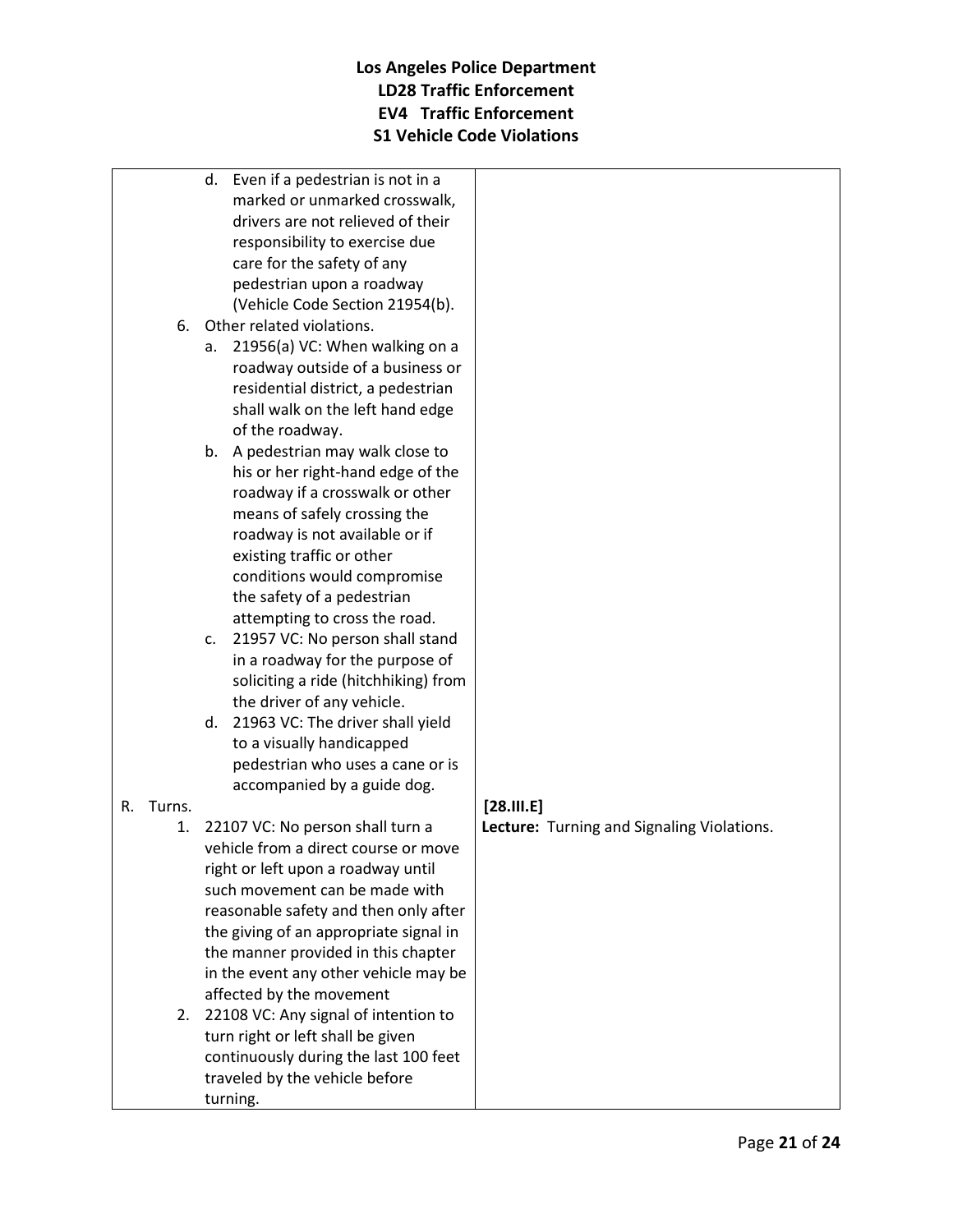- 3. Available Lanes.
	- a. Completion of any turn after entering an intersection must be made in a lane that is lawfully available.
	- b. A lawfully available lane is any lane that is available in the appropriate direction of travel in which the driven vehicle does not interfere with the lawful movement of any other vehicle.
- 4. Controlled intersections.
	- a. 22101(d) VC: A driver must obey traffic control devices that regulate or prohibit right or left turns at an intersection
	- b. Unless traffic devices regulate or prohibit otherwise, turning movements must be made in a specified manner.
	- c. 22100(a) VC: Right Turns. The driver of any vehicle intending to turn right upon a highway shall:
		- 1) Approach the turn and make the turn as close as is practicable to the right-hand curb or edge of the roadway.
		- 2) If a bike lane is present, driver must use the lane within 200 feet from the intersection. (Vehicle Code Section 21209)
		- 3) When a highway has an additional lane or lanes marked for a right turn by signs or markings, a driver may turn right from any lane that is designated for that turning movement.
- 5. 22100(b) VC: Left Turns. The driver of any vehicle intending to turn left upon a highway shall:
	- a. Approach the turn as close as is practicable to the left-hand edge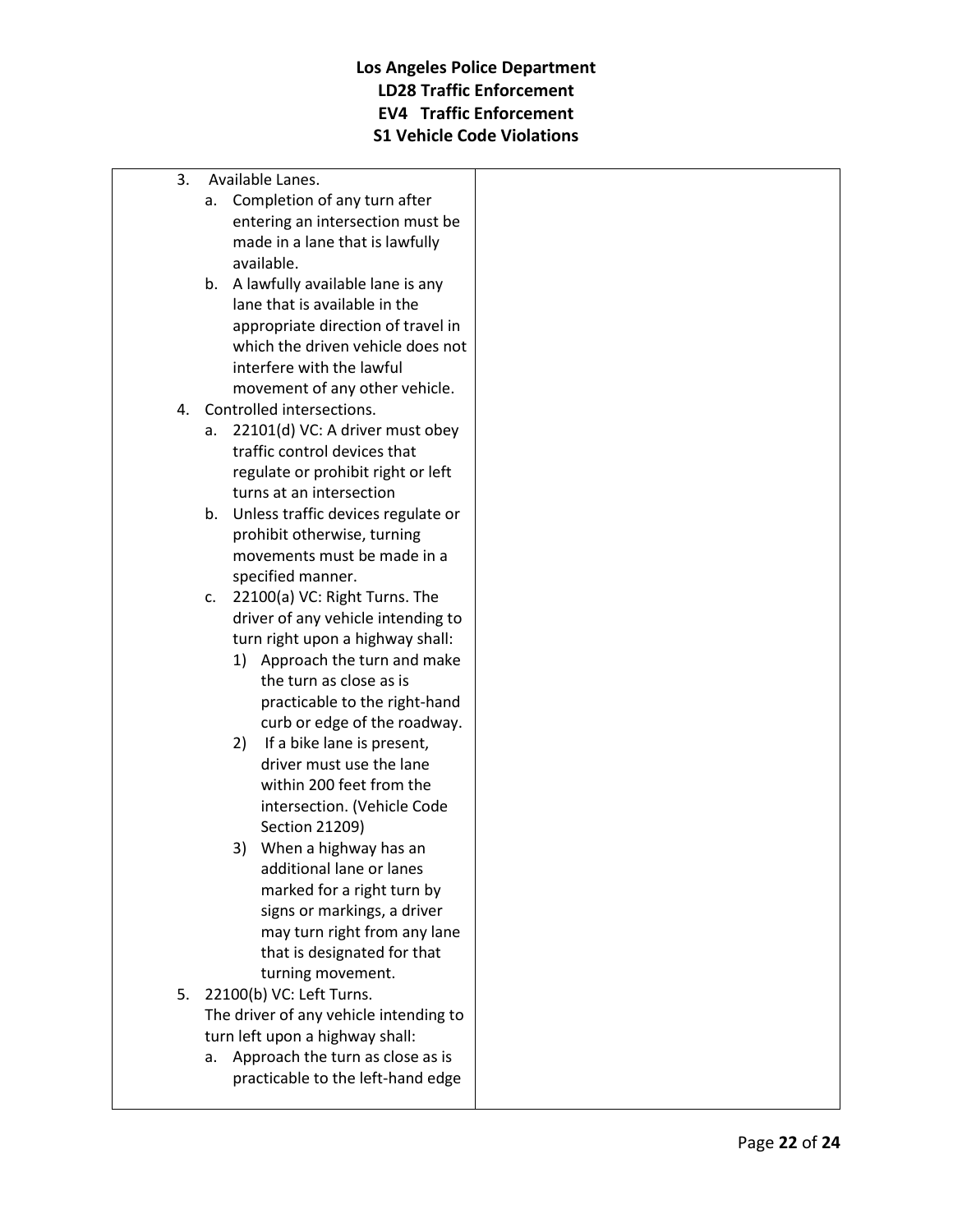of the extreme left lane that is lawfully available.

- b. Not make the turn before entering the intersection.
- c. Obedience by a driver to official traffic control devices (Vehicle Code Section 21461(a)) would also be used for a violation of a "No U-Turn" sign at an intersection.
- d. Unless otherwise prohibited or required, a right or left hand turn may be made from the middle lane of a highway with three marked lanes in one direction when that highway terminates at a highway with traffic in both directions.
- 6. 22106 VC: Turns onto highways No person shall:
	- a. Start a vehicle which is stopped standing parked on a highway.
	- b. Nor shall any person back a vehicle on a highway until such movement can be made with reasonable safety.
- 7. 21804(a) VC: Starting, backing on a highway. A driver who started or backed unsafely onto a highway from adjoining property and violated the right-of-way of a driver on the highway would be in violation. This section applies to starting and backing on a highway.
- 8. U-turns.
	- a. A U-turn is the turning of a vehicle upon a highway so as to proceed in the opposite direction, whether or not accomplished by one continuous movement (Vehicle Code Section 665.5).
	- b. A U-turn can begin and end on any portion of the highway, including the roadway, provided